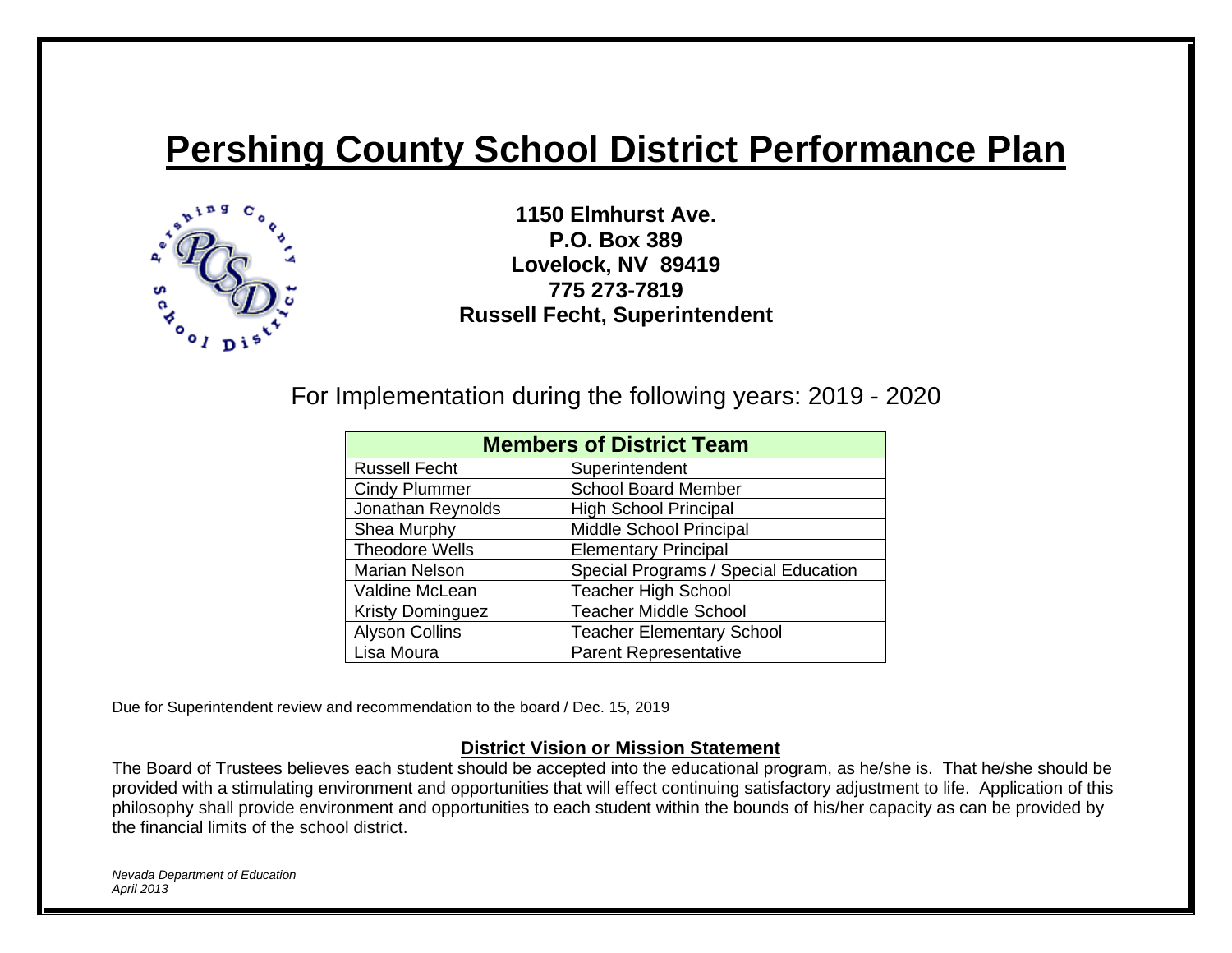## **COMPREHENSIVE NEEDS ASSESSMENT**

#### **DATA REVIEWED & ANALYZED:**

In addition to statewide assessments, check all district data reviewed and analyzed in preparation and development of the District Plan.

| <b>District Data for General Education &amp; FRL</b>                                                                                                                                                                                                                                                                                                                                                                                                                                                                                                                                                                                                                                                                                                                                                      | English Language Learner (ELL) Data                                                                                                                                                                                                                                                                                                                                                                                                                                                                                           | <b>Special Education Data</b>                                                                                                                                                                                                                                                                                                                                                                                                                                                                                                                              |
|-----------------------------------------------------------------------------------------------------------------------------------------------------------------------------------------------------------------------------------------------------------------------------------------------------------------------------------------------------------------------------------------------------------------------------------------------------------------------------------------------------------------------------------------------------------------------------------------------------------------------------------------------------------------------------------------------------------------------------------------------------------------------------------------------------------|-------------------------------------------------------------------------------------------------------------------------------------------------------------------------------------------------------------------------------------------------------------------------------------------------------------------------------------------------------------------------------------------------------------------------------------------------------------------------------------------------------------------------------|------------------------------------------------------------------------------------------------------------------------------------------------------------------------------------------------------------------------------------------------------------------------------------------------------------------------------------------------------------------------------------------------------------------------------------------------------------------------------------------------------------------------------------------------------------|
| X Nevada School Performance Framework (NSPF)<br>X Statewide Assessments<br>X Formative Assessments<br>X Interim Assessments<br>X Summative Assessments<br><b>X ACT Assessments</b><br><b>X</b> Graduation Rates<br>X Attendance Data<br>X Fiscal Resources<br>X Teacher/Administrator Observation Data<br>X Nevada Comprehensive Curriculum Audit Tool<br>for District (NCCAT-D)<br>X Student Demographic Data<br>X Stakeholder Survey Information<br>X Family Engagement Data<br>X FRL Achievement Gap Data<br>X "Super-group" Achievement Gap Data<br>X Coordination of Services for FRL, ELL, and/or<br>IEP students<br>X Other: Principal & Teacher Focus group, teacher<br>surveys, parent surveys, superintendent and<br>school board President interviews<br>X School and community climate survey | X Service Delivery Models<br>X Nevada School Performance Framework (NSPF)<br>X Teacher/Administrator Observation Data<br>X Content/ESL Staffing & Trainings<br>X Policies & Procedures<br>X Parental Involvement & Family Engagement<br>X Monitoring Former ELLs (exited less than two<br>years)<br>X AMAOS/ELPA Analysis<br>X Comparison of ELPA with other Assessments (i.e.,<br>CRT, MAP, Proficiency, etc.)<br>X Achievement Gap Data (i.e., graduation rates,<br>attendance, interim test scores, etc.)<br>$\Box$ Other: | X Nevada Alternate Assessment (NAA)<br>X Nevada School Performance Framework (NSPF)<br>X Achievement Gap Data<br>X Individualized Educational Programs (IEP)<br>X Service Delivery Model<br>X Special Education Procedures - District wide<br>X IEP Team Membership/Attendance<br>X IEP Compliance<br>X Approaches to Testing Accommodations<br>X Special Ed Staffing & Professional Development<br>X Availability of Curriculum for IEP Students<br>X Special Ed Policies & Procedures<br>X Teacher/Administrator Observation Data<br>X Family Engagement |
|                                                                                                                                                                                                                                                                                                                                                                                                                                                                                                                                                                                                                                                                                                                                                                                                           |                                                                                                                                                                                                                                                                                                                                                                                                                                                                                                                               |                                                                                                                                                                                                                                                                                                                                                                                                                                                                                                                                                            |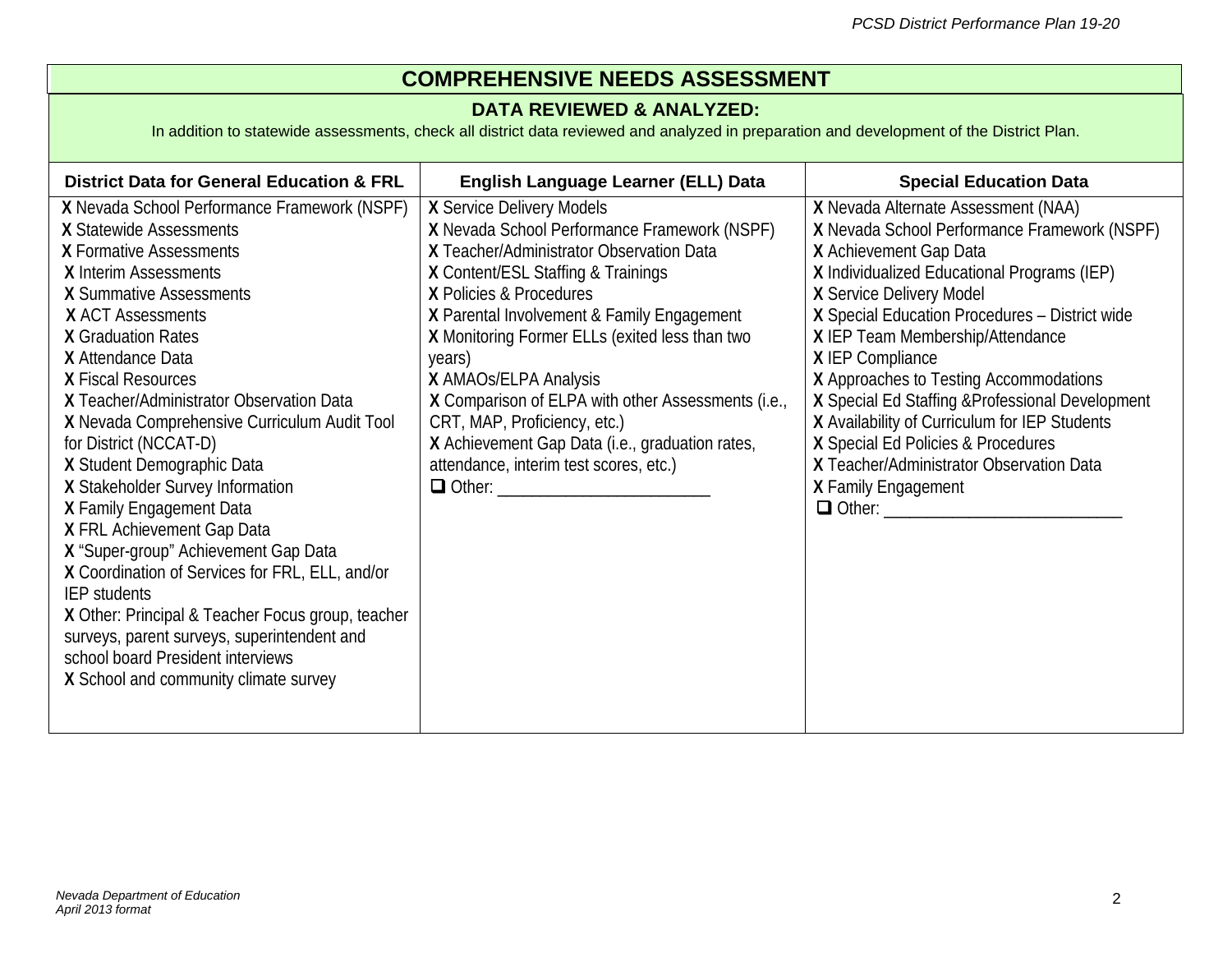**RESULTS FROM DATA ANALYSIS:** Identify the data sources or evidence that supports the statements made in the narratives under Areas of Strength and Areas of Concern.

#### **Areas of Strength**

- *Pershing County High school Graduation Rates 2017: 100%, 2018: 96.3%*
- *The district communicates clearly defined elements of allocation and protection of instructional time in all core content areas, PK-12, and monitors to ensure policy implementation.*
- *The district consistently implements an intervention and enrichment system to ensure that all students receive the assistance they need to*  reach proficient or advanced performance levels. In addition, interventions are designed with student and parent input and planned to meet *individual student goals.*
- *The district routinely provides differentiated professional development to help all instructional staff acquire the knowledge and skills needed to provide effective instruction to all students. In addition, any teacher who is not effectively delivering instruction receives additional individualized coaching/mentoring.*
- **The district provides all administrators and teachers with an easy way to input and access data into a district-level data system to update** *and obtain information on student performance.*
- The district consistently provides rapid turnaround of accurate data reports and opportunities for further data queries as needed to clarify or *interpret findings.*
- **The district routinely and clearly communicates ongoing assessment results for the district, schools, and subpopulations in a manner that is** *easily understood by all stakeholders. In addition, reports are customized to the needs of users (administrators, teachers, and parents) according to their role in supporting student achievement.*
- *The district assists all schools in using the results of formative, benchmark, and summative data to develop effective performance plans. In addition, the results are examined for trends over time and used strategically for district decision making.*
- *The district provides technical assistance to all schools and takes responsibility for prompt intervention to help improve student performance. In addition, the district is proactive in anticipating school needs and provides support before schools are identified for improvement.*
- *District leaders ensure alignment of the needs and goals of the school performance plans with the district plan and develop systemic solutions for cross cutting needs.*
- District leaders and the local governing board demonstrate consistently positive working relationships with each other and with multiple *stakeholder groups. In addition, the district leaders and the local governing board are proactive at anticipating challenges and establishing criteria for decision-making before tackling complicated issues.*
- *The local governing board establishes general policy direction that is carried out by district leadership, and rarely gets involved in day-to-day operations. In addition, the local governing board is supportive of operating decisions made by district staff.*
- **District leaders consistently support a safe and orderly environment conducive to student achievement. In addition, the district offers** *professional development on topics related to maintaining safe and orderly environments to all educators.*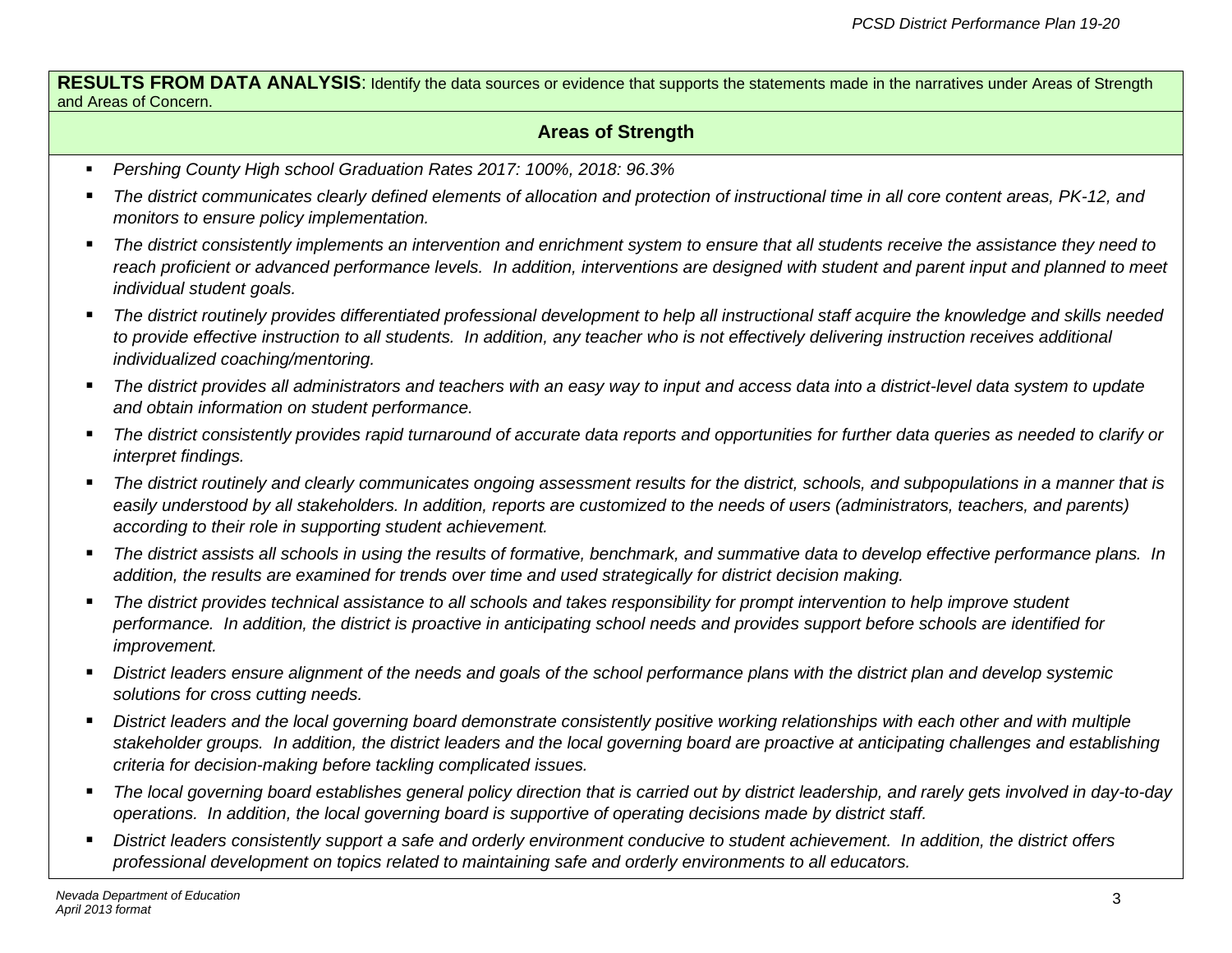#### **Areas of Concern**

- *The district shall implement a process to monitor fidelity of implementation of curriculum, evaluate the effectiveness of the curriculum, and revise and update the curriculum as needed.*
- The district shall ensure the existence of a vision of quality student work in core content areas developed with *input from all instructional staff at the district's schools.*
- *The district shall improve the coordination of instructional staff common planning time across all grade and content levels, and ensure that this time is used to discuss and improve instruction based on shared data analysis.*
- *The district should expand a district wide assessment system in core content areas with formative, interim/benchmark, and summative measures, along with progress monitoring tools for most grades.*
- *The district shall enforce a system of personnel evaluation that holds all staff accountable for their roles and responsibilities in helping students achieve.*
- *The district shall expand efforts to ensure a respectful and safe school environment for students and staff.*
- *The district shall continue its anti-bullying campaign with on-going social and awareness intervention and training.*
- *The district shall persue options to upgrade technical hardware including computers, smartboards, I-pads, along with support devices such as printers that are aged and need replacing.*
- *The district shall support social emotional learning intervention programs that curb at-risk behavior among studnets.*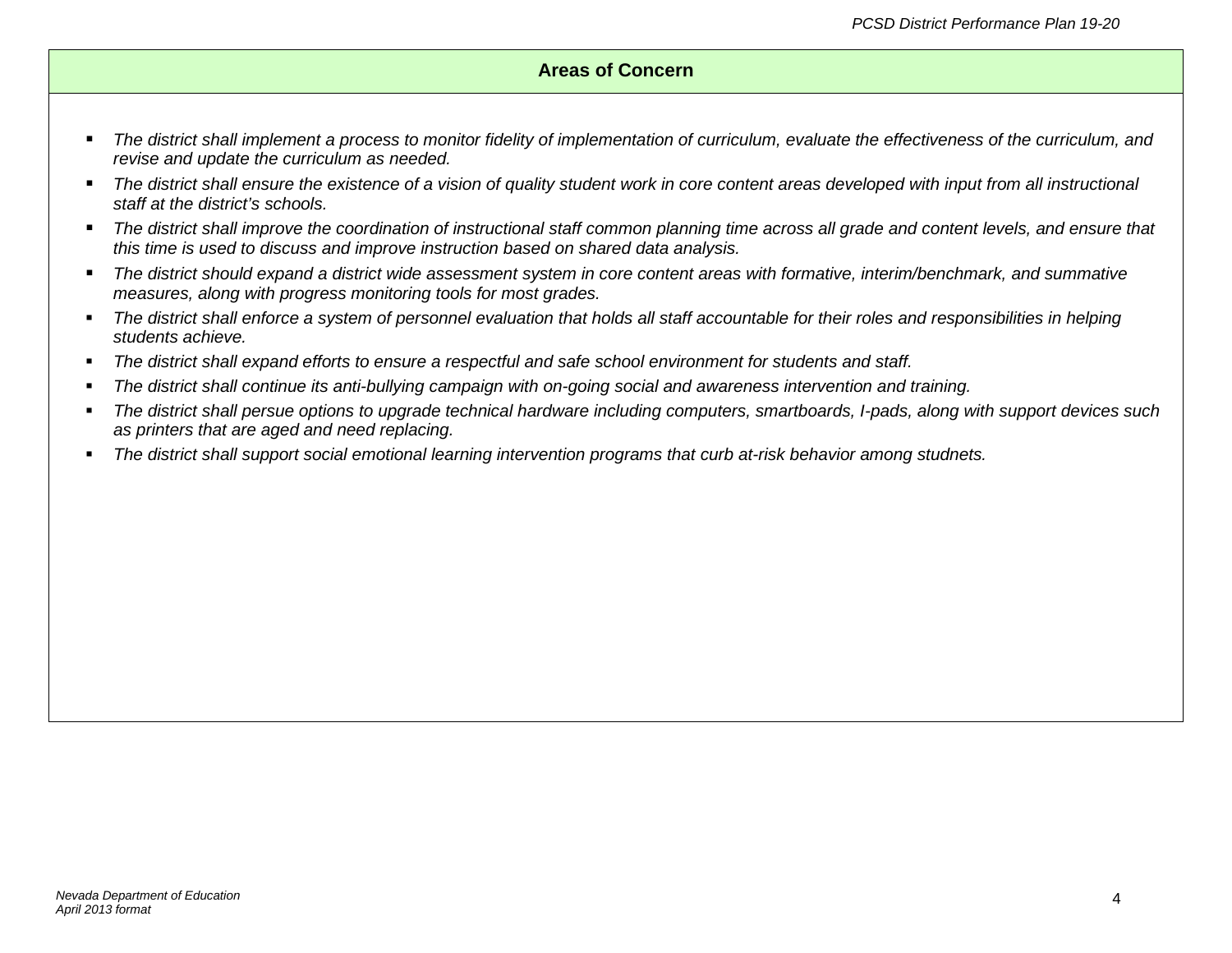|  |  |  | <b>INQUIRY PROCESS</b> |
|--|--|--|------------------------|
|--|--|--|------------------------|

|                                                                                                                                                                                                                                                                                    | What are the causes/factors in the areas of Curriculum & Instruction, Assessment & Accountability, and/or Leadership that may impact or impede student<br>achievement for each priority need, and what are the solutions/strategies that will address each priority need and the underlying causes/factors?<br>Identify all that apply: XGeneral Education XFRL XELL XIEP OCther    |                                                                                                                                                                                                                                                                                                                                                                                                                                                                                                                                                                                                                                                                                                                                                                                                                                                                                |
|------------------------------------------------------------------------------------------------------------------------------------------------------------------------------------------------------------------------------------------------------------------------------------|-------------------------------------------------------------------------------------------------------------------------------------------------------------------------------------------------------------------------------------------------------------------------------------------------------------------------------------------------------------------------------------|--------------------------------------------------------------------------------------------------------------------------------------------------------------------------------------------------------------------------------------------------------------------------------------------------------------------------------------------------------------------------------------------------------------------------------------------------------------------------------------------------------------------------------------------------------------------------------------------------------------------------------------------------------------------------------------------------------------------------------------------------------------------------------------------------------------------------------------------------------------------------------|
| <b>PRIORITY NEEDS/GOALS: Based</b><br>on the review and analysis of the district's<br>data (including the NCCAT-D, if available),<br>identify at least 1 and no more than 3<br>priorities (goals) that focus on the specific<br>achievement gap(s) identified for the<br>district. | <b>Root Causes:</b> List as many causes as necessary<br>for each priority need(Example: no common district-<br>wide curriculum or assessment system, ineffective<br>teaching strategies)                                                                                                                                                                                            | <b>Solutions (Strategies):</b>                                                                                                                                                                                                                                                                                                                                                                                                                                                                                                                                                                                                                                                                                                                                                                                                                                                 |
| <b>PRIORITY NEED/GOAL 1</b><br><b>Curriculum &amp; Instruction</b><br>Ensure implementation of a district<br>wide curriculum that is aligned with<br>state standards and effective in helping<br>all students achieve proficiency.                                                 | Gaps in student functional achievement<br>contribute to lower test scores<br>Economic and transient levels of students<br>impact learning<br>Lack of student and parental<br>$\bullet$<br>knowledge/awareness of high-stake testing<br>Remediation needed for at-risk student<br>population<br>Lack of consistent common planning time<br>$\bullet$<br>for district's core teachers | Consistent classroom observations and<br>teacher evaluation system<br>Increase student literacy by expanding<br>vocabulary across the curriculum<br>Continue K-8 interventions for LEP, IEP, and<br>other low achieving students<br>Improve school-parent communication<br>Identify all curriculum materials used in all<br>classrooms / grades<br>Align all core curricula to reflect cognitive<br>level indicated in the state standards<br>Monitor the fidelity of implementation of<br>curriculum several times a year in all core<br>classes<br>Document curriculum monitoring through<br>observations and teacher evaluations<br>Routinely evaluate the effectiveness of<br>curriculum materials used in core classrooms<br>Revise and update curriculum used in core<br>classrooms as needed<br>Coordinate dedicated common planning<br>times for teacher collaboration |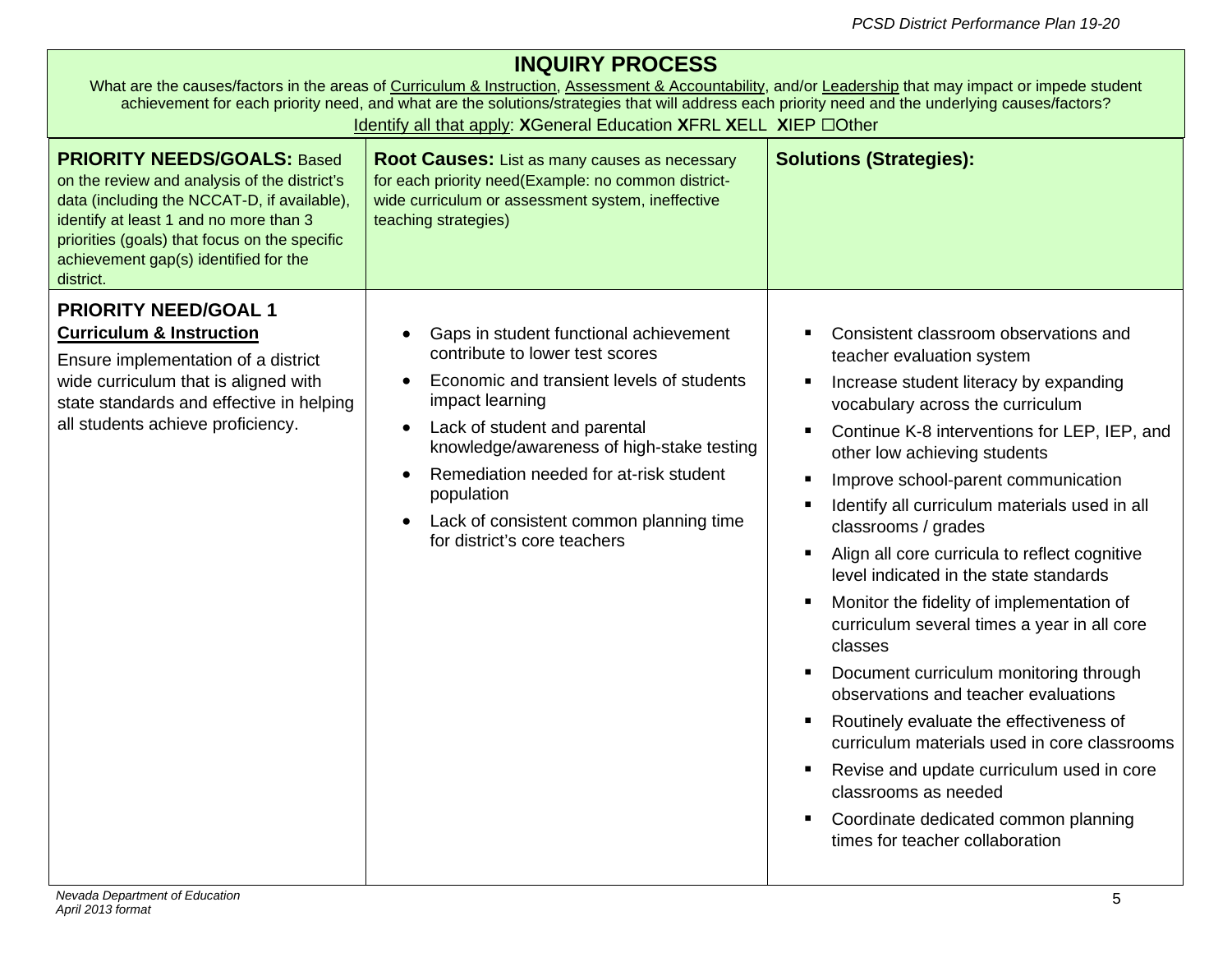| <b>PRIORITY NEEDS/GOALS: Based</b><br>on the review and analysis of the district's<br>data (including the NCCAT-D, if available),<br>identify at least 1 and no more than 3<br>priorities (goals) that focus on the specific<br>achievement gap(s) identified for the<br>district.                                   | <b>Root Causes:</b> List as many causes as necessary<br>for each priority need(Example: no common district-<br>wide curriculum or assessment system, ineffective<br>teaching strategies)                                                                                                                                                                                                                                                                                                                                                                                                                                                                                                                  | <b>Solutions (Strategies):</b>                                                                                                                                                                                                                                                                                                                                                                                                                                                                                                                                                                                                                                                                                                                                                                                                                                                              |
|----------------------------------------------------------------------------------------------------------------------------------------------------------------------------------------------------------------------------------------------------------------------------------------------------------------------|-----------------------------------------------------------------------------------------------------------------------------------------------------------------------------------------------------------------------------------------------------------------------------------------------------------------------------------------------------------------------------------------------------------------------------------------------------------------------------------------------------------------------------------------------------------------------------------------------------------------------------------------------------------------------------------------------------------|---------------------------------------------------------------------------------------------------------------------------------------------------------------------------------------------------------------------------------------------------------------------------------------------------------------------------------------------------------------------------------------------------------------------------------------------------------------------------------------------------------------------------------------------------------------------------------------------------------------------------------------------------------------------------------------------------------------------------------------------------------------------------------------------------------------------------------------------------------------------------------------------|
| <b>PRIORITY NEED/GOAL 2</b><br><b>Assessment &amp; Accountability</b><br>Ensure that a district wide assessment<br>system with multiple types of aligned<br>measures are in place to monitor<br>student growth, and hold<br>administrators, teachers, and staff<br>accountable for increased student<br>achievement. | Improve consistent use of progress<br>$\bullet$<br>monitoring tools currently used in district<br>Improve task of identifying student deficit<br>$\bullet$<br>areas using current assessment results<br>Improve remediation effort within the<br>$\bullet$<br>regular classroom - reteach<br>Increase teacher collaboration and<br>professional development<br>Nevada requirement to switch curriculum<br>$\bullet$<br>alignment to Nevada Academic Content<br>Standards<br>Student complacency and lack of personal<br>goal setting, and lack of understanding as<br>to school accountability<br>Lack of parental understanding as to<br>$\bullet$<br>importance / ramifications of state<br>assessments | Align all core curricula to reflect cognitive<br>level indicated in the state standards in<br>relationship to state assessments<br>Identify methods to document interim<br>benchmark assessments used to identify<br>student growth patterns in all core classes<br>Document curriculum and interim<br>assessments used to measure growth<br>through observations and teacher<br>evaluations<br>Routinely evaluate the effectiveness of<br>curriculum materials and assessment<br>methods used in core classrooms<br>Revise and update method of interim<br>assessments used in core classrooms<br>Identify methods to hold all staff accountable<br>for student achievement<br>Improve data analysis and teacher<br>communication across grade and content<br>levels<br>Commitment to ongoing teacher<br>collaboration<br>Improve communication with community<br>stakeholders and parents |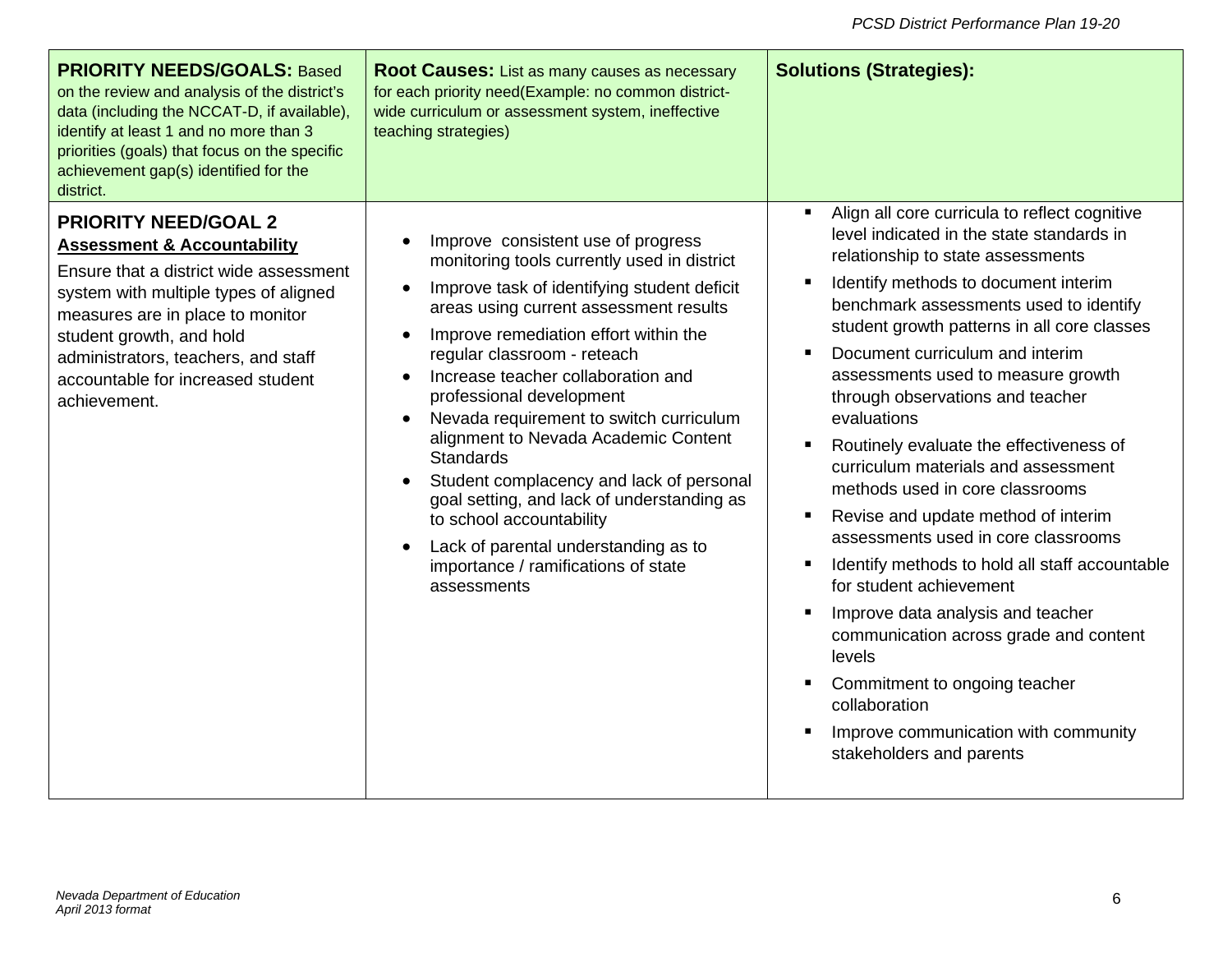| <b>PRIORITY NEEDS/GOALS: Based</b><br>on the review and analysis of the district's<br>data (including the NCCAT-D, if available),<br>identify at least 1 and no more than 3<br>priorities (goals) that focus on the specific<br>achievement gap(s) identified for the<br>district. | <b>Root Causes:</b> List as many causes as necessary<br>for each priority need(Example: no common district-<br>wide curriculum or assessment system, ineffective<br>teaching strategies)                                                                                                                                                                                                                                                                                                                                                                                                                    | <b>Solutions (Strategies):</b>                                                                                                                                                                                                                                                                                                                                                                                                                                                                                                                                                                                                                                                                                                                                                                                            |
|------------------------------------------------------------------------------------------------------------------------------------------------------------------------------------------------------------------------------------------------------------------------------------|-------------------------------------------------------------------------------------------------------------------------------------------------------------------------------------------------------------------------------------------------------------------------------------------------------------------------------------------------------------------------------------------------------------------------------------------------------------------------------------------------------------------------------------------------------------------------------------------------------------|---------------------------------------------------------------------------------------------------------------------------------------------------------------------------------------------------------------------------------------------------------------------------------------------------------------------------------------------------------------------------------------------------------------------------------------------------------------------------------------------------------------------------------------------------------------------------------------------------------------------------------------------------------------------------------------------------------------------------------------------------------------------------------------------------------------------------|
| <b>PRIORITY NEED/GOAL 3</b><br><b>School Climate &amp; Safety</b><br>Establish a safe and respectful learning<br>environment in all district schools and<br>classrooms.                                                                                                            | Improve avenues of communication<br>between school and home<br>Improve methods of identifying students<br>with emotional or behavioral problems<br>Improve intervention methods of<br>$\bullet$<br>redirection and conflict avoidance<br>Need ongoing training for staff<br>$\bullet$<br>Need to identify students who need<br>additional support in Social and Emotional<br>Learning<br>Improve single entry initiative at all schools<br>Improve teacher and staff safety training<br>opportunities and programs<br>Improve methods of identifying,<br>$\bullet$<br>investigation and confirming bullying | Continue data collection of discipline<br>referrals though the use of the School Wide<br>Information System (SWIS)<br>Improve communication with community<br>stakeholders and parents<br>Continue implementation of PBIS<br>Teach Life-Skills programing to students<br>focusing on personal self-management skills,<br>avoiding violence, and building effective<br>defenses against pressures to use tobacco,<br>alcohol and other substances<br>Secure funding to continue having an<br><b>Special Emotional Learning (SEL)</b><br>coordinator on staff in ditrict<br>Implement SEL curriculum<br>Continue to support the presence of a<br>district-wide resource officer<br>Implememtaion of Safe Schools training<br>modules<br>Improve efforts to educate staff in methods<br>of identifying and stopping bullying |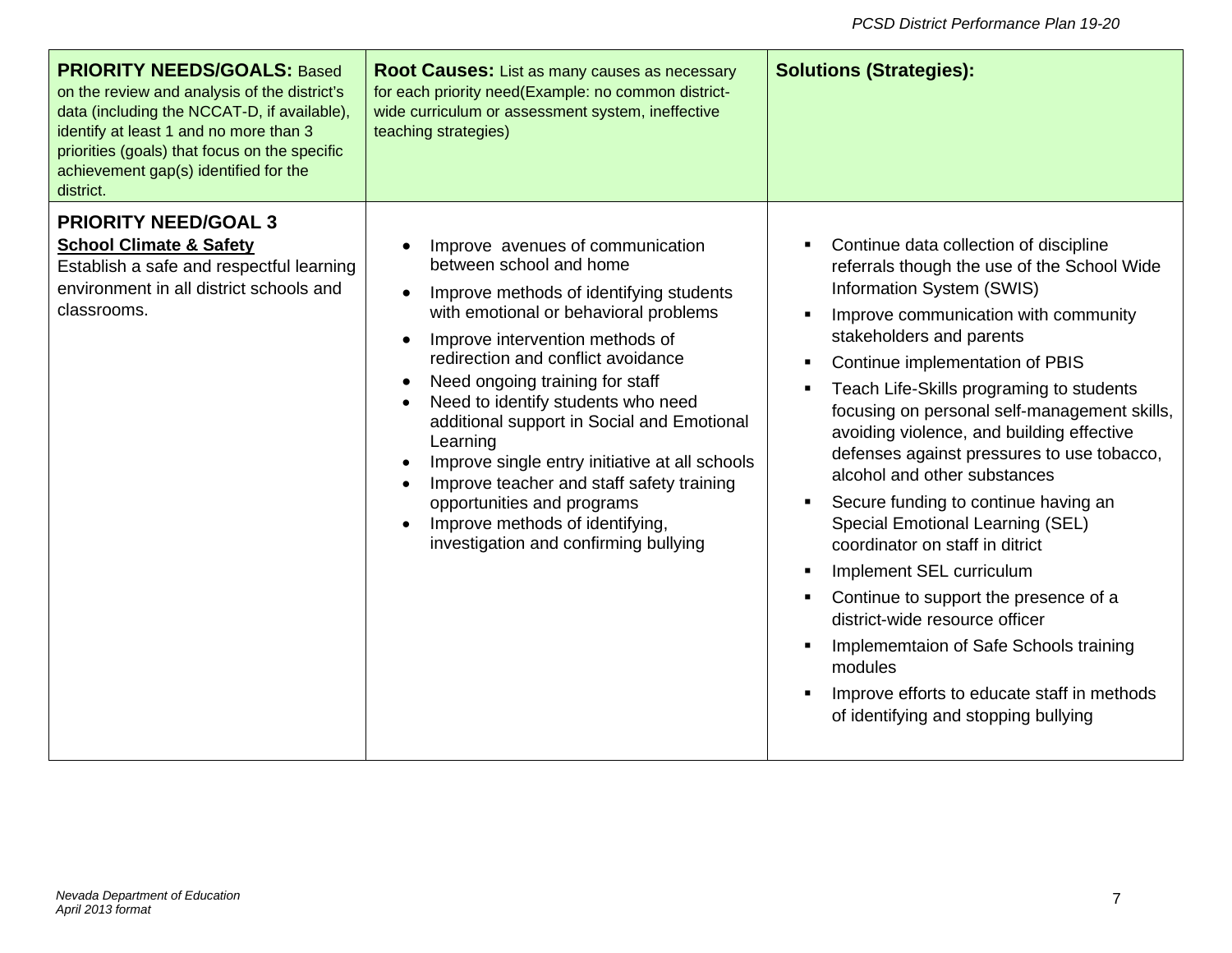## **ACTION, MONITORING & EVALUATION PLAN DESIGN**

**PRIORITY NEED/GOAL 1:** List the action steps to implement the solutions/strategies for each priority need, as well as the timeline, resources, and the entity responsible for the action steps. Also identify the monitoring plan implementation evidence, the timeline for collecting the data, and the person or position responsible for ensuring the action steps occur. For the evaluation, provide the results of the implemented action step.

#### **Identify an Area of Focus:** *Curriculum & Instruction*

**PRIORITY NEED/GOAL 1: Ensure implementation of a district wide curriculum that is aligned with state standards to improve academic** *achievement at all levels for all students.*

**Measurable Objective 1:** *Teachers will expand their instructional delivery strategies in alignment with state standards to meet the needs of all learners, particularly sub population groups of LEP, IEP, and FRL, as evidenced by increased district-wide accountability assessments, and maintain the high school graduation rate from FY 2018 of 96.3%.* 

| <b>PN/Goal 1</b>                                                                                                                                                                                                              |                                                                                                                      | <b>Action Plan</b>                                                                       |                                                                                                                  | <b>Monitoring Plan</b>                                                                                                                | <b>Evaluation Plan</b>                                                                                                       |
|-------------------------------------------------------------------------------------------------------------------------------------------------------------------------------------------------------------------------------|----------------------------------------------------------------------------------------------------------------------|------------------------------------------------------------------------------------------|------------------------------------------------------------------------------------------------------------------|---------------------------------------------------------------------------------------------------------------------------------------|------------------------------------------------------------------------------------------------------------------------------|
| Action Steps to implement the<br>solutions/strategies                                                                                                                                                                         | <b>Resources Needed for</b><br>Implementation (people,<br>materials, professional<br>development, funding<br>source) | Timeline & Person or<br><b>Position Responsible</b><br>for implementing action<br>steps. | <b>Evidence of</b><br>Implementation:<br>Information (Data) that<br>will verify the action step<br>has occurred. | <b>Timeline &amp; Person or</b><br><b>Position Responsible</b><br>(Who in your district will<br>ensure these action steps<br>happen?) | <b>Results of action step</b><br>implementation.                                                                             |
| 1. Staff will participate in<br>professional development<br>opportunities which reinforce<br>coordination of classroom<br>curriculum with state content<br>standards in the area of<br>math, ELA                              | General funds<br>School improvement<br>funds as available                                                            | In-house peer teacher<br>collaboration<br>New program training                           | Staff sign in sheets<br>Pre-post survey                                                                          | <b>Building principals</b>                                                                                                            | Improve alignment of<br>district curriculum with<br>state content standard<br>expectations                                   |
| 2. Provide teacher/staff<br>collaboration time to improve<br>horizontal and vertical<br>alignment of curriculum and<br>grade level integration of the<br>state content standards                                              | Each building principal<br>provide teacher<br>collaboration time<br>within yearly schedule                           | <b>Building principals</b><br><b>PLC</b> committees                                      | Staff sign in sheets                                                                                             | <b>Building principals</b>                                                                                                            | Develop more effective /<br>cohesive teaching<br>strategies                                                                  |
| 3. Identify at-risk student needs<br>according to district and<br>state assessment methods<br>and remediate math & ELA,<br>through small group<br>instruction, tutoring,<br>intervention blocks, and after<br>school programs | <b>Building principals</b><br>and staff<br>School improvement<br>funds available<br>General funds                    | <b>Building principals</b><br>and staff                                                  | Staff meetings to<br>analyze data,<br>coordinate intervention<br>methods                                         | <b>Building principals</b>                                                                                                            | Improve academic levels<br>of at-risk population,<br>provide extra help to<br>students where academic<br>gaps are identified |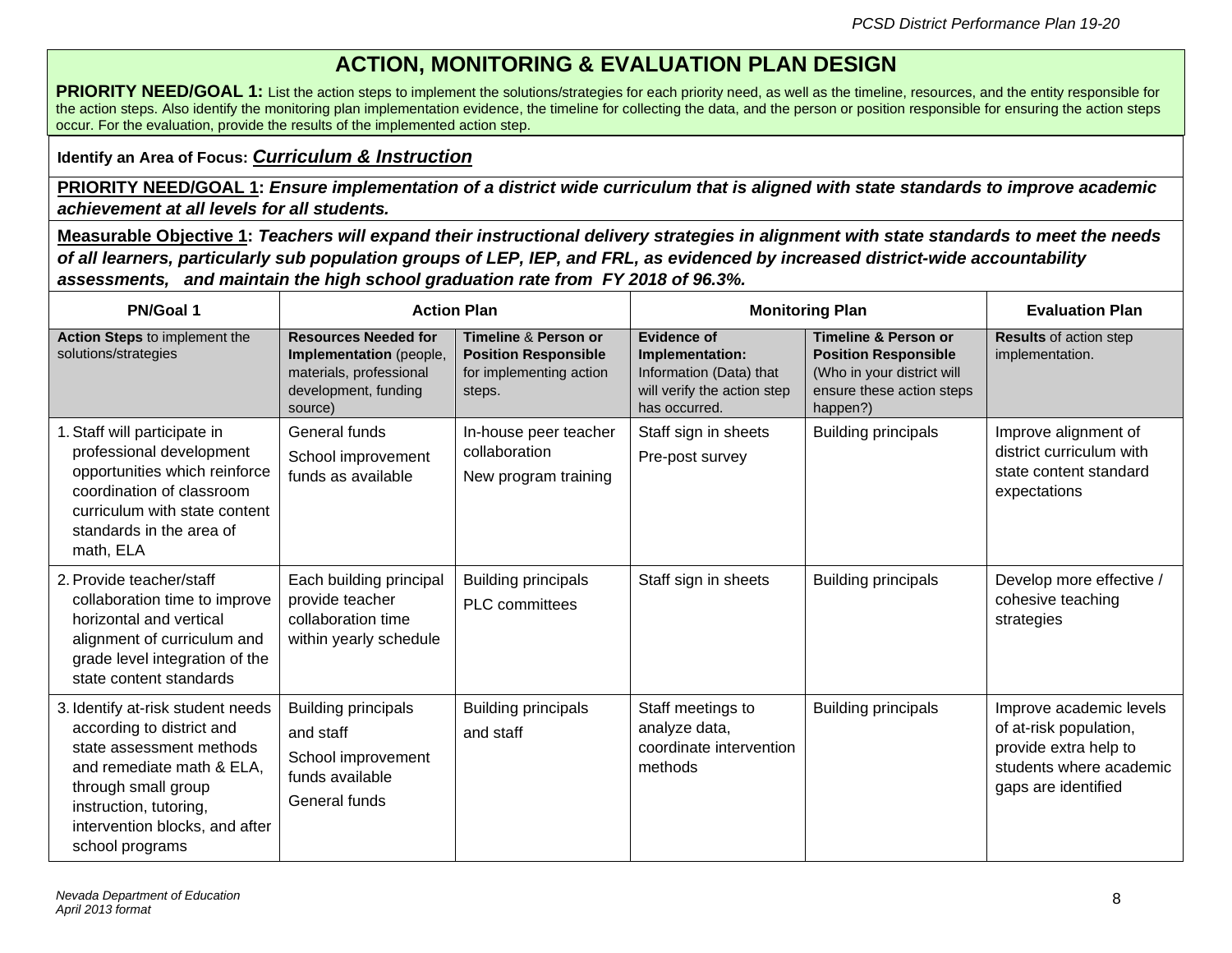| 4. Utilize MAP and/or formative<br>assessments to track<br>student functional<br>achievement levels and<br>growth patterns                                                                                                                                   | Building principals and<br>staff<br>State and/or federal<br>school improvement<br>funds; General funds                                                                                        | <b>Building principals</b><br>and staff                  | Pre and Posttest<br>grades K-10, fall and<br>spring                                                                                        | Building principals and<br>staff                  | Identify areas of need<br>and student strength<br>and weakness. Improve<br>academic levels of all<br>students.                                        |
|--------------------------------------------------------------------------------------------------------------------------------------------------------------------------------------------------------------------------------------------------------------|-----------------------------------------------------------------------------------------------------------------------------------------------------------------------------------------------|----------------------------------------------------------|--------------------------------------------------------------------------------------------------------------------------------------------|---------------------------------------------------|-------------------------------------------------------------------------------------------------------------------------------------------------------|
| 5. Support School<br>Improvement initiatives at<br>PCMS with intervention and<br>remediation programs to<br>improve outcomes for non-<br>proficient students,<br>especially sub-groups of<br>ELL, IEP, FRL                                                   | District administration<br>and staff, Counselor<br>Additional training for<br>staff, ELA & Math<br>standards and<br>curriculum alignment<br>Test score analysis                               | <b>Building principal</b>                                | PD sign in sheets<br><b>MAP</b> scores<br>State dictated test<br>scores                                                                    | District administration<br>and staff<br>Counselor | Adequate school<br>performance                                                                                                                        |
| 6. Support math and literacy<br>enrichment and remediation<br>opportunities at the middle,<br>and high school through<br>credit recovery programs,<br>proficiency classes,<br>alternative education, and<br>online class access                              | Building principals and<br>staff.<br>State and/or federal<br>school improvement<br>funding                                                                                                    | <b>Building principals</b><br>and staff                  | Student attendance<br>and completion rates<br>in remediation<br>program opportunities<br>and credit recovery<br>classes                    | <b>Building principals</b><br>and staff           | Reduce retention,<br>reduce HS credit<br>deficient students,<br>increase HS graduation<br>rate, increase<br>graduation rate,<br>decrease dropout rate |
| 7. Identify grade level and core<br>subject area curriculum<br>used district-wide and<br>assure alignment with state<br>content standards in<br>math/ELA ; including vertical<br>and horizontal alignment of<br>curriculum to meet the<br>needs of students. | District teachers<br>identify primary<br>materials used in their<br>classes and identify<br>correlation with<br>standards<br>PlanBook.com<br>Funding needed                                   | <b>Building principals</b><br>PLC building<br>committees | Curriculum / standards<br>alignment per lesson<br>plans, teacher<br>observation and<br>evaluation<br>Lesson planning using<br>PlanBook.com | <b>Building principals</b>                        | Improve alignment of<br>district curriculum with<br>state content standard<br>expectations<br>Improve student<br>achievement scores                   |
| 8. Ensure transparency of all<br>district improvement efforts:<br>Student achievement data,<br>curriculum alignment to<br>standards, school remedial<br>programs, and district<br>budget to all stakeholders                                                 | District administration<br>and staff<br>Share test results with<br>parents, districtwebsite<br>Board meetings<br>Parent login to Student<br>Information System<br><b>District Report Card</b> | District administration<br>and staff                     | Evidenced with district<br>website information,<br>board agendas, parent<br>mailings                                                       | District administration<br>and staff              | Improve communication<br>with stakeholders                                                                                                            |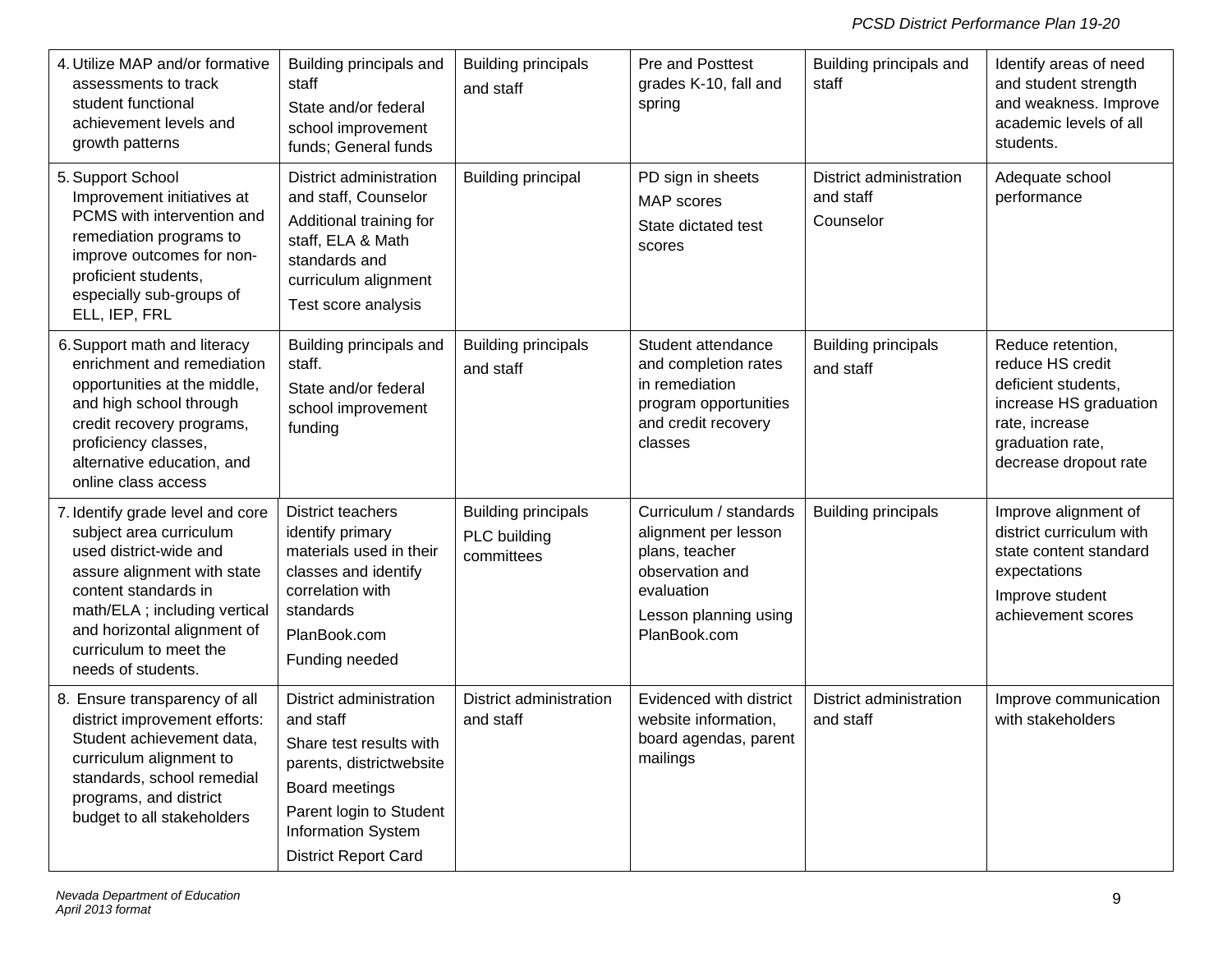| Support the replacement<br>9.<br>and addition of technology<br>hardware within the<br>schools - provide $21st$<br>century learning platform<br>for students, iPads,<br>Chrome books, desktop<br>computers, etc | Funds needed<br>District administration<br>and staff<br>IT department<br>School Improvement | Annual determination<br>of needs<br>Staff survey | Increase curriculum<br>delivery efficiency.<br><b>Educational apps</b><br>available and AR Star<br>reading programs.<br>Map and CRT test<br>platforms available in<br>upgraded devices  | Multi-year plan renew<br>technology options<br>District administration<br>and staff | Data collection and<br>results<br>Increase student<br>participation               |
|----------------------------------------------------------------------------------------------------------------------------------------------------------------------------------------------------------------|---------------------------------------------------------------------------------------------|--------------------------------------------------|-----------------------------------------------------------------------------------------------------------------------------------------------------------------------------------------|-------------------------------------------------------------------------------------|-----------------------------------------------------------------------------------|
| 10. Support the ongoing effort<br>to to provide remediation,<br>credit recovery, and<br>intervention opportunities<br>with an on-ine format<br>through the used of<br>Edgenuity.                               | Funds needed<br>District administration<br>and staff<br>School Improvement                  | <b>Bulding principals</b><br>staff               | Edgenuity will be used<br>to accelerate<br>instruction and provide<br>remedial learning<br>opportunities to<br>support students<br>learning at different<br>levels in the<br>classroom. | District administration<br>and staff                                                | Improve student<br>achievement scores<br>Increase college and<br>career readiness |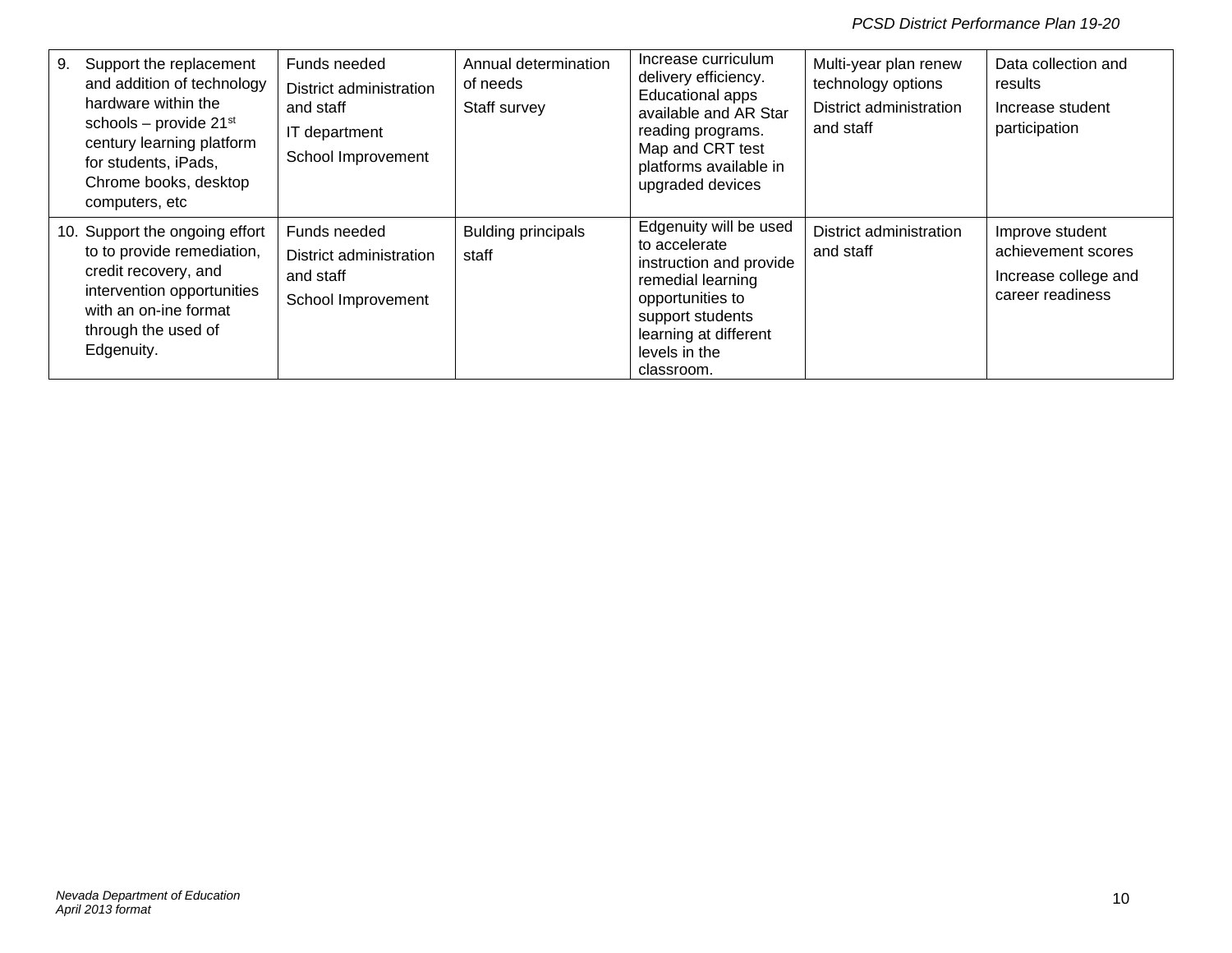## **ACTION, MONITORING & EVALUATION PLAN DESIGN**

**PRIORITY NEED/GOAL 2:** List the action steps to implement the solutions/strategies for each priority need, as well as the timeline, resources, and the entity responsible for the action steps. Also identify the monitoring plan implementation evidence, the timeline for collecting the data, and the person or position responsible for ensuring the action steps occur. For the evaluation, provide the results of the implemented action step.

#### **Identify an Area of Focus:** *Assessment & Accountability*

**PRIORITY NEED/GOAL 2:** *Ensure that a district wide assessment system with multiple types of aligned measures is in place to monitor student growth and hold administrators, teachers, and staff accountable for increased student achievement.*

**Measurable Objective 1:** *District students, grades 3-10, will increase proficiency target on MAP testing in reading & math by 5% from the 18-19 school year, 46% overall average.*

| <b>PN/Goal 2</b>                                                                                                                                              |                                                                                                                                                   | <b>Action Plan</b>                                                                                                                | <b>Monitoring Plan</b>                                                                                           |                                                                                                                                       | <b>Evaluation Plan</b>                                                                                               |
|---------------------------------------------------------------------------------------------------------------------------------------------------------------|---------------------------------------------------------------------------------------------------------------------------------------------------|-----------------------------------------------------------------------------------------------------------------------------------|------------------------------------------------------------------------------------------------------------------|---------------------------------------------------------------------------------------------------------------------------------------|----------------------------------------------------------------------------------------------------------------------|
| Action Steps to implement the<br>solutions/strategies                                                                                                         | <b>Resources Needed for</b><br>Implementation (people,<br>materials, professional<br>development, funding<br>source)                              | <b>Timeline &amp; Person or</b><br><b>Position Responsible</b><br>for implementing action<br>steps.                               | <b>Evidence of</b><br>Implementation:<br>Information (Data) that<br>will verify the action step<br>has occurred. | <b>Timeline &amp; Person or</b><br><b>Position Responsible</b><br>(Who in your district will<br>ensure these action steps<br>happen?) | <b>Results of action step</b><br>implementation.                                                                     |
| 1. Identify methods to<br>document curriculum used<br>and interim benchmark<br>assessments used to<br>identify student growth<br>patterns in all core classes | Building principals and<br>staff<br>Coordination of<br>student functional<br>level, curriculum,<br>lesson plans, and<br>standards<br>General fund | Building principals and<br>staff                                                                                                  | Lesson planning using<br>PlanBook.com<br>PD sign in sheets<br>Principal observations                             | Building principals and<br>staff                                                                                                      | All teachers can identify<br>daily teaching objective<br>w/identified standard in<br>core subject area               |
| 2. Ensure district wide<br>cohesiveness of classroom<br>observations and teacher<br>evaluations                                                               | <b>Building principals</b>                                                                                                                        | Building principals /<br>per district policy<br>and/or teacher's union<br>agreement concerning<br>method of teacher<br>evaluation | Completion of teacher<br>evaluations                                                                             | Building principals;<br>annually or per district<br>procedure                                                                         | Monitor of teacher<br>effectiveness /<br>accountability                                                              |
| 3. Identify methods to hold all<br>staff accountable for<br>student achievement                                                                               | <b>Building principals</b>                                                                                                                        | Building principals /<br>per district policy<br>and/or teacher's union<br>agreement concerning<br>method of teacher<br>evaluation | Completion of teacher<br>evaluations                                                                             | Building principals;<br>annually or per district<br>procedure                                                                         | Monitor of teacher<br>effectiveness /<br>accountability / Nevada<br><b>Education Performance</b><br>Framework (NEPF) |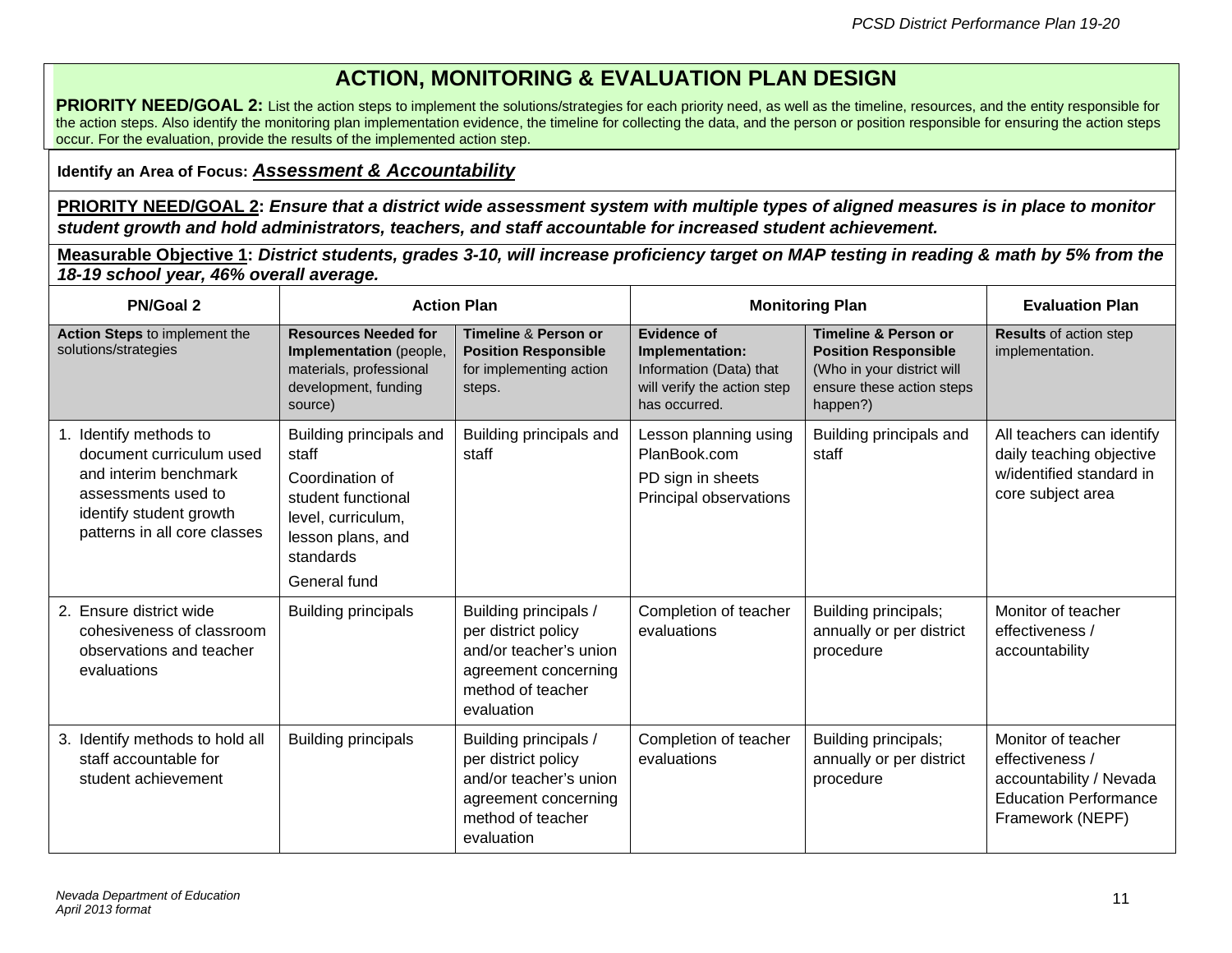| 4. Improve district<br>communication with<br>community stakeholders<br>and parents                                                                                                                                                             | District administration<br>and all staff<br>Mailings, newspaper<br>articles, website<br>information, parent<br>nights, parent<br>conferences, phone<br>text updates | District administration<br>and all staff | Sign in sheets at<br>school conferences,<br>parent survey                                                                                                                                                                                      | District administration<br>and all staff | Improve school and<br>stakeholder<br>collaboration                                                     |
|------------------------------------------------------------------------------------------------------------------------------------------------------------------------------------------------------------------------------------------------|---------------------------------------------------------------------------------------------------------------------------------------------------------------------|------------------------------------------|------------------------------------------------------------------------------------------------------------------------------------------------------------------------------------------------------------------------------------------------|------------------------------------------|--------------------------------------------------------------------------------------------------------|
| 5. Support high school<br>initiative to continue<br>adjustment of curriculum<br>and methods within math,<br>ELA, and science to address<br>alignment to standards with<br>End of Course Exams and<br>College and Career<br>Readiness exit exam | District administration<br>and staff<br>Support<br>Implementation of HS<br><b>Accreditation Plan</b><br>goals                                                       | HS principal and staff                   | Test scores<br>disaggregated by<br>subject. Test data<br>specific to the ELL &<br>IEP subgroups<br>MAP Data 9th and 10th<br>gr. Team meetings,<br>classroom data<br>assessment, both<br>inter- and intra-<br>departmental<br>specific meetings | HS principal and staff                   | Increase HS graduation<br>rate, decrease dropout<br>rate                                               |
| 6. Support middle school<br>initiative to implement an<br>ELA curriculum spanning<br>$6,7,8$ <sup>th</sup> grades                                                                                                                              | District administration<br>and middle school<br>staff<br>Support funding for<br>implememntation and<br>training for teachers                                        | MS principal and staff                   | Lesson planning using<br>PlanBook.com<br>PD sign in sheets<br>Principal observations<br>Student work and<br>performance                                                                                                                        | Building principals and<br>staff         | All teachers can identify<br>daily teaching objective<br>w/identified standard in<br>core subject area |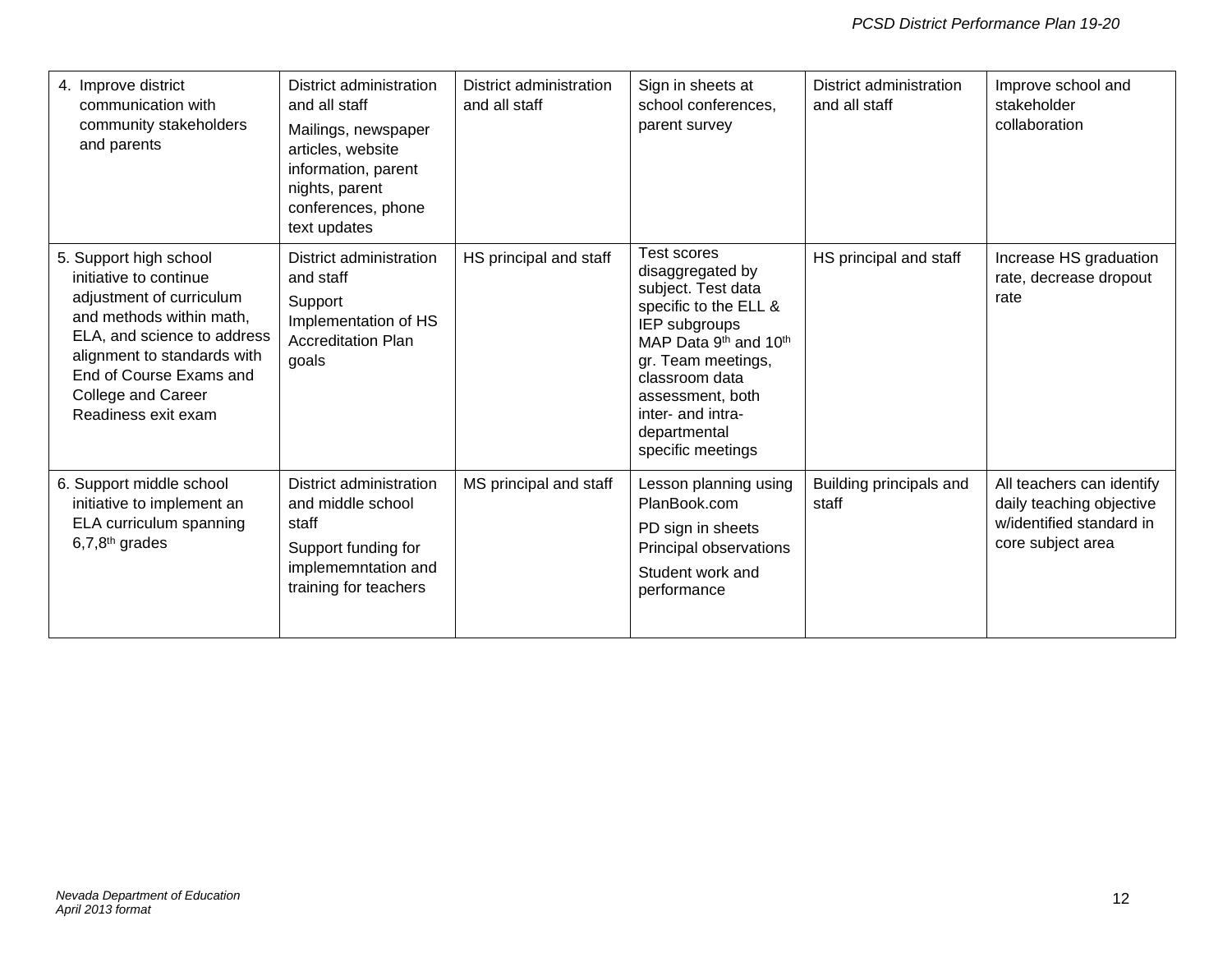## **ACTION, MONITORING & EVALUATION PLAN DESIGN**

**PRIORITY NEED/GOAL 3:** List the action steps to implement the solutions/strategies for each priority need, as well as the timeline, resources, and the entity responsible for the action steps. Also identify the monitoring plan implementation evidence, the timeline for collecting the data, and the person or position responsible for ensuring the action steps occur. For the evaluation, provide the results of the implemented action step.

#### **Identify an Area of Focus:** *School Climate & Safety*

#### **PRIORITY NEED/GOAL 3:** *Establish a safe and respectful learning environment in all district schools and classrooms.*

**Measurable Objective 1:** *The district will decrease incidences of violence, drop-out rate, and at risk behaviors among studnets as measured through annual data collection, survey and intervention data.*

| PN/Goal 3                                                                                                                                                                                                     |                                                                                                                      | <b>Action Plan</b>                                                                                       | <b>Monitoring Plan</b>                                                                                                                 |                                                                                                                                       | <b>Evaluation Plan</b>                                                                                                     |
|---------------------------------------------------------------------------------------------------------------------------------------------------------------------------------------------------------------|----------------------------------------------------------------------------------------------------------------------|----------------------------------------------------------------------------------------------------------|----------------------------------------------------------------------------------------------------------------------------------------|---------------------------------------------------------------------------------------------------------------------------------------|----------------------------------------------------------------------------------------------------------------------------|
| Action Steps to implement the<br>solutions/strategies                                                                                                                                                         | <b>Resources Needed for</b><br>Implementation (people,<br>materials, professional<br>development, funding<br>source) | <b>Timeline &amp; Person or</b><br><b>Position Responsible</b><br>for implementing action<br>steps.      | <b>Evidence of</b><br>Implementation:<br>Information (Data) that<br>will verify the action step<br>has occurred.                       | <b>Timeline &amp; Person or</b><br><b>Position Responsible</b><br>(Who in your district will<br>ensure these action steps<br>happen?) | <b>Results of action step</b><br>implementation.                                                                           |
| 1. Support PCSD initiative to<br>reduce at-risk behaviors<br>among student population in<br>all schools, add prevention<br>activites, including district<br>resource officer and credit<br>recovery programs. | Building principal,<br>Counselors<br>Teachers<br><b>Board of Trustees</b><br>Special programs and<br>Superintendant  | <b>Building principal</b><br>Project Aware grant /<br>coordinators and<br>counselors<br>PC Sheriff Dept. | Surveys distributed to<br>students and<br>community<br>Results of student<br>participation and<br>success                              | Building principal,<br><b>Project Aware</b><br>personnel<br>counselor<br>School resource officer                                      | Reduce at-risk behaviors<br>Reduce dropout rate<br>Increase school safety                                                  |
| 2. Support Project Aware<br>Initiative in providing a safe<br>and respectful environment<br>and promote the behavioral<br>and mental health of our<br>students through prevention<br>efforts.                 | District administration<br>and staff<br>Project Aware grant /<br>coordinators and<br>counselors                      | District administration<br>and staff                                                                     | Reduce at risk<br>behaviors and create<br>positive school climate<br>district-wide                                                     | Multi-year plan<br>District administration<br>and staff<br>Project Aware grant /<br>coordinators and<br>counselors                    | Data collection and<br>results<br>Reduce at-risk behaviors<br>and improve mental<br>health climate within the<br>schools   |
| 3. Support district schools as<br>they implement elements of<br>Positive Behavioral<br>Interventions & Supports<br>(PBIS)                                                                                     | District administration<br>and staff                                                                                 | District administration<br>and all staff                                                                 | Reduce at risk<br>behaviors and create<br>positive school climate<br>Students can achieve<br>social, emotional and<br>academic success | Multi-year plan district-<br>wide<br>District administration<br>and staff                                                             | Data collection and<br>results<br>Reduce at-risk behaviors<br>and improve school<br>climate<br>PBIS school climate<br>data |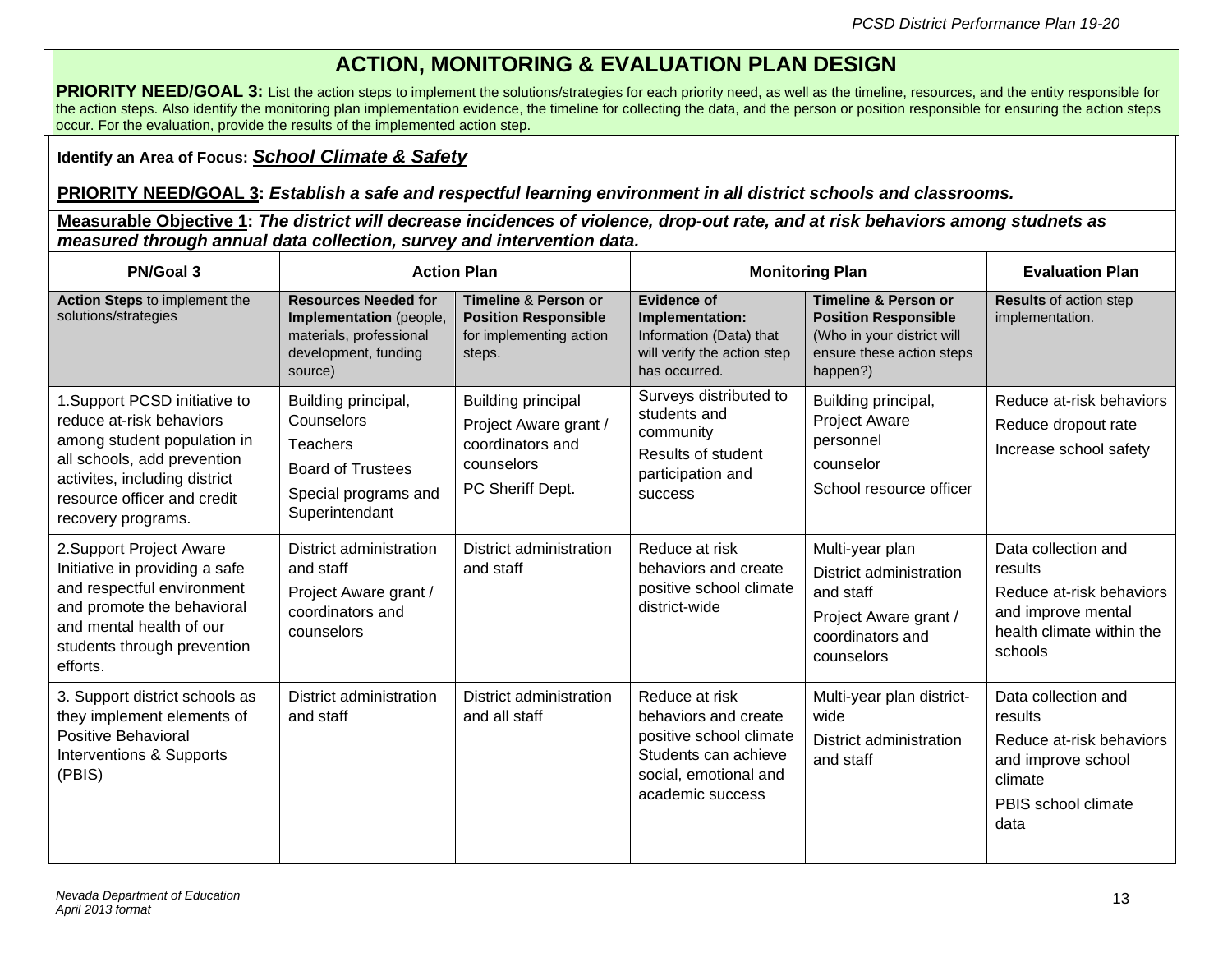| 4. Support Social Emotional<br>Learning multi-tiered system in<br>the schools that that focuses<br>on growth mindset and goals,<br>values and friendships,<br>thoughts, emotions and<br>decisions, and serious peer<br>conflicts with prevention<br>strategies. | SEL coordinator<br>Building principal,<br><b>Counselors</b><br>Teachers and staff<br>Funding needed to<br>continue Project<br>Aware initiatives | <b>SEL</b> coordinator<br>Building principal,                                                   | Reduce at risk<br>behaviors and create<br>positive school climate<br>Provide intervention<br>and identify at risk<br>students and<br>behaviors | Multi-year plan<br>District administration<br>and staff<br>SEL coordinator | Data collection and<br>results<br>Reduce at-risk behaviors<br>and improve mental<br>health climate within the<br>schools |
|-----------------------------------------------------------------------------------------------------------------------------------------------------------------------------------------------------------------------------------------------------------------|-------------------------------------------------------------------------------------------------------------------------------------------------|-------------------------------------------------------------------------------------------------|------------------------------------------------------------------------------------------------------------------------------------------------|----------------------------------------------------------------------------|--------------------------------------------------------------------------------------------------------------------------|
| 5. Support ongoing efforts to<br>identify and reduce incidences<br>of Bullying within district<br>schools through educator<br>training and student<br>intervention programs.                                                                                    | District administration<br>and staff<br>Building principal,<br>Counselors<br>Teachers and staff                                                 | District administration<br>and staff<br>Building principal,<br>Counselors<br>Teachers and staff | Increase student<br>safety by providing<br>intervention and<br>identify at risk<br>students and<br>behaviors                                   | On-going<br>implementation at each<br>building site                        | Data collection and<br>results<br>Annual reportcard data<br>collection<br>School climate data                            |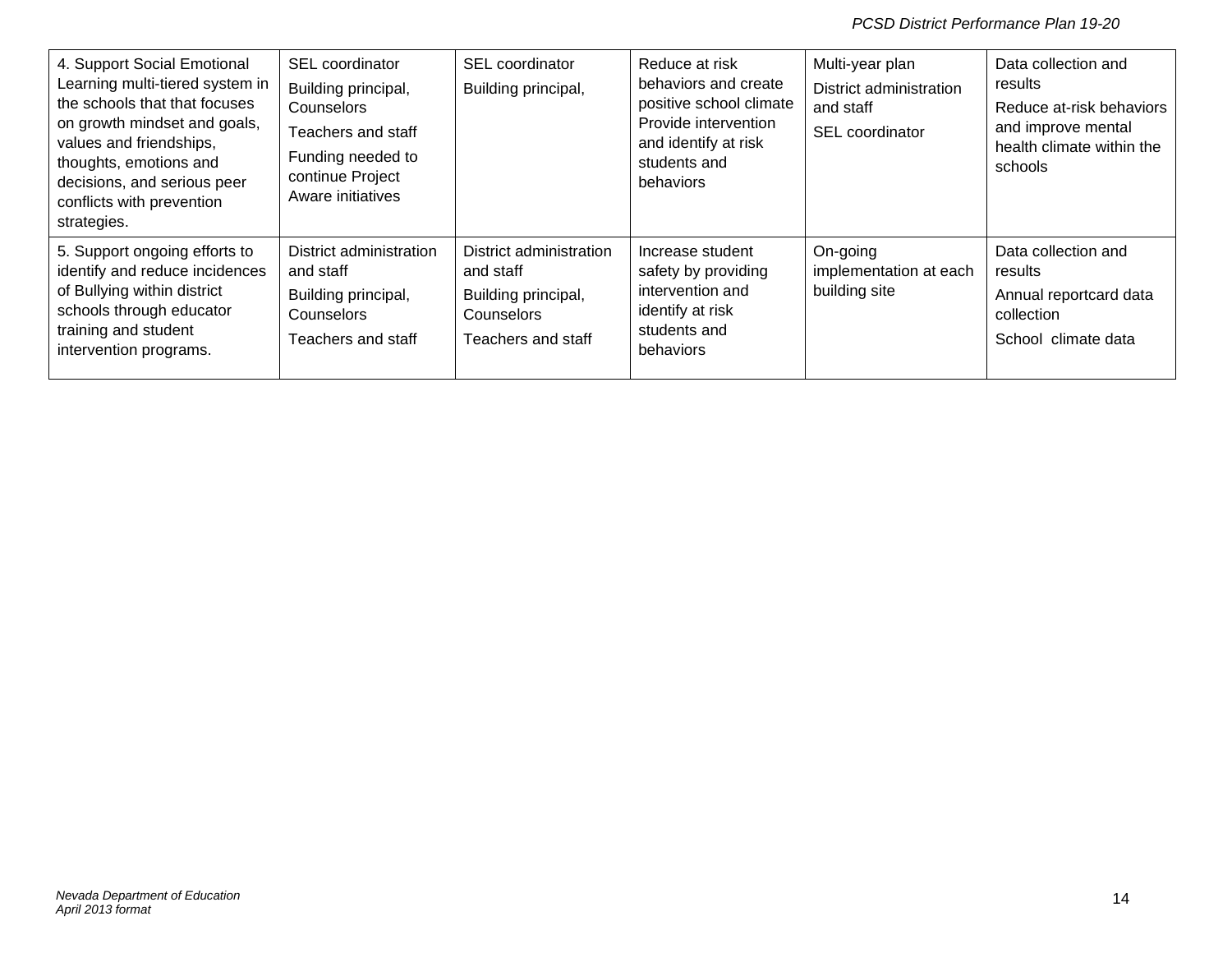**COORDINATION OF TITLE I FUNDS WITH OTHER PROGRAMS:** Provide the sources of funds your district is currently receiving and identify the purposes for which those funds are spent. Sources of funds include Title I and Focus School Improvement, as well as other programs that the district coordinates and collaborates with such as Title II, Title III, Migrant, Immigrant, Neglected & Delinquent, 21<sup>st</sup> Century After school Programs, Gear Up, IDEA, McKinney-Vento/Homeless, Head Start, state-funded Pre-Kindergarten, and other state-funded programs, etc. Complete the table below

| <b>Source of Funds</b>            | <b>Receive these</b><br>funds? Y or N | <b>Amount Received for</b><br>2018-2019 School Year |           | Purposes for which funds are used (include targeted audience, specific<br>activities, intended outcomes, etc.). Ensure these are allowable |  |
|-----------------------------------|---------------------------------------|-----------------------------------------------------|-----------|--------------------------------------------------------------------------------------------------------------------------------------------|--|
| Title $I(K-8)$                    |                                       | Υ                                                   | \$145,685 | expenses under each identified grant or funding source.<br>School Improvement and Remedial Intervention                                    |  |
| Title I-1003(a) School Improve    |                                       | N                                                   | $\Omega$  |                                                                                                                                            |  |
| TitleID - Delinquent              |                                       | Y                                                   | \$58,391  | School Improvement                                                                                                                         |  |
| AB 964 Class Size Reduction       |                                       | Y                                                   | \$215,229 | Favorable Class Size K-3                                                                                                                   |  |
| Title II-A                        |                                       | Y                                                   | \$18,371  | Transfer to Title I via REAP School Improvement                                                                                            |  |
| Title III Immigrant               |                                       | Y                                                   | \$2,000   | Resources for Intervention Activities                                                                                                      |  |
| IDEA Part B - Local Plan          |                                       | Y                                                   | \$176,747 | Special Education Student Support, Remedial                                                                                                |  |
| <b>EC Special Education</b>       |                                       | Y                                                   | \$11,426  | Remedial Education, ESY Program & Personnel                                                                                                |  |
| Pre School Development            |                                       | Υ                                                   | \$121,375 | Pre-K Education                                                                                                                            |  |
| <b>USDA-Equipment Grant</b>       |                                       | Y                                                   | \$28,186  | Ice Machine PCMS Kitchen                                                                                                                   |  |
| Migrant Title I-C                 |                                       | Υ                                                   | \$15,000  | <b>Remedial Education</b>                                                                                                                  |  |
| USDE - Small Rural Schools        |                                       | Y                                                   | \$23,410  | <b>Supplies</b>                                                                                                                            |  |
| Gear Up                           |                                       | Υ                                                   | \$59,301  | <b>Educational Exploration / Success</b>                                                                                                   |  |
| Title IV-A - Student Support      |                                       | Υ                                                   | \$10,632  | Intervention and School Safety                                                                                                             |  |
| McKinney-Vento                    |                                       | N                                                   | $\Omega$  | <b>Homeless Assistance</b>                                                                                                                 |  |
| NV Preschool Funding              |                                       | Υ                                                   | \$96,222  | Early Childhood Education Comprehensive Plan                                                                                               |  |
| <b>NNRPDP</b>                     |                                       | N                                                   | $\Omega$  | <b>Professional Development</b>                                                                                                            |  |
| <b>CTE</b>                        |                                       | Y                                                   | \$12,437  | Career - Technical Education Programming                                                                                                   |  |
| SB 504 PreK-4 ELL                 |                                       | N                                                   | $\Omega$  | LEP Identification and Intervention                                                                                                        |  |
| AB4 Full Day Kindergarten         |                                       | N                                                   | $\Omega$  | <b>Early Learning Continuum</b>                                                                                                            |  |
| Fresh Fruits & Veg. Program       |                                       | Υ                                                   | \$697     | Healthy Meals / Snacks - Good Nutrition                                                                                                    |  |
| <b>Substance Abuse Prevention</b> |                                       | N                                                   | $\Omega$  | <b>At-Risk Prevention Activities</b>                                                                                                       |  |
| <b>Carl Perkins</b>               |                                       | Y                                                   | \$10,212  | <b>Vocational Education</b>                                                                                                                |  |
| <b>School Climate Trans.</b>      |                                       | Y                                                   | \$2534    | <b>Counseling Resources</b>                                                                                                                |  |
| <b>Project Aware</b>              |                                       | Y                                                   | \$315,729 | At Risk Intervention - District-wide                                                                                                       |  |
| School Lunch Match                |                                       | Y                                                   | \$825     | School Lunch                                                                                                                               |  |
| Elem Counselor                    |                                       | Y                                                   | \$50,000  | <b>Counseling Resources</b>                                                                                                                |  |
| Read by Grade Three               |                                       | Y                                                   | \$131,331 | Literacy Initiative                                                                                                                        |  |
| Library Book Grant                |                                       | Y                                                   | \$1,707   | School(s) Library Resource                                                                                                                 |  |
| Ed Tech/NV Ready                  |                                       | N                                                   | $\Omega$  | $\Omega$                                                                                                                                   |  |
| <b>Public Broadcasting</b>        |                                       | Υ                                                   | \$7,271   | Channel 14 - PCHS                                                                                                                          |  |
| <b>Teacher Supply Reimburse</b>   |                                       | Υ                                                   | \$7671    | \$250 to reimburse Teachers for supplies                                                                                                   |  |
| Safe & Healthy Students           |                                       | N                                                   | 0         | Pershing Middle School                                                                                                                     |  |
| <b>Breakfast After the Bell</b>   |                                       | N                                                   | $\Omega$  | <b>Imlay Elementary School</b>                                                                                                             |  |
| Zoom                              |                                       | Υ                                                   | \$35,074  | English language Learner                                                                                                                   |  |
| 5% NBC Counselor                  |                                       |                                                     | \$1690    | <b>National Board Certified Counselor</b>                                                                                                  |  |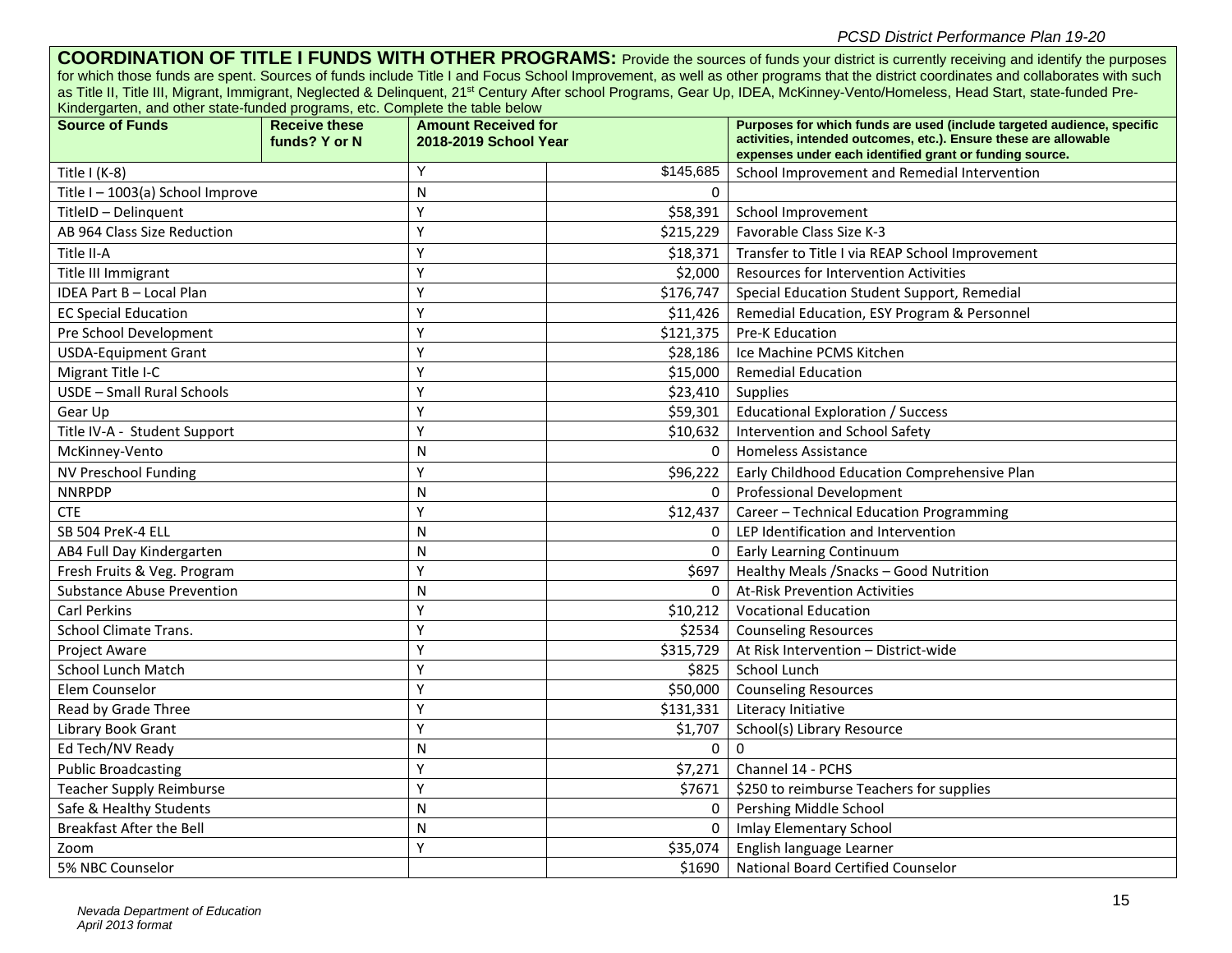#### **Summary of District Title I Services: BUDGET PLAN**

Provide an overview of how the district will provide additional educational assistance to struggling students (e.g., RTI, Interventions, Supports, etc.). Describe (If **applicable) of how teachers, in consultation with parents, administrators and pupil services personnel, in targeted assistance schools will identify the eligible children most in need of services:**

Elementary:

- Focused interventions in math and reading are being implemented during the school day to all students at Lovelock Elementary School with an emphasis on the FRL, ELL, and IEP student populations
- After school tutorial is provided for all at-risk learners, and optional for the higher achievers.
- In analyzing MAP data, teacher collaboration will be centered around horizontal and vertical alignment of the state content standards
- The school consistently keeps parents involved and informed of their student's educational process and how they can help their child be a successful student through mailings, conferences, parent nights, parent resource room, and website information
- Provide teacher /staff support and training for use of integrated math strategies and concepts focus on the NACS implementation; including but not limited to horizontal and vertical alignment of curriculum to meet the needs of students
- MAP refresher classes provided to vertically teamed teachers grades 3-8, and NEPF was introduced to teachers district wide
- K-3 Read by Three initiative and implementation and Edgenuity based intervention
- Positive Behavior Interventions & Supports PBIS program implementation

#### Middle School:

- Interventions (called enrichment) have been embedded into the daily schedule for next year. There will be one focused on reading/ELA and one focused on Math rather than combined. These classes are remediation based.
- Focused Intervention Program through a redesigned schedule to provide daily services in reading to target populations of FRL, ELL, and IEP students
- **After school tutorial will be available**
- PASS (ProActive Student Success) is once again embedded but they will be a combined 6-7-8 grade level This class is designed more as a tutorial to assist with daily assignments and study skills.
- **Parents will be contacted with student test results and informed of the design of student interventions in math. Parent invitations to student celebrations** and family nights
- Additional training in ELA best practices with the Nevada Academic Content Standards (NACS), strategies, and assessments; aligning coursework with the NACS ELA-curriculum integration and vertical mapping
- Attend annual Mega conference sponsored by the Nevada Department of Education attending breakouts focused on Nevada Academic Content Standards (NACS) instructional strategies, ELL effective strategies, inclusion strategies, and strategies for children in poverty
- Summer credit recovery option for ELA/Math contingent on funding/ daily math and reading intervention using Edgenuity program
- MAP refresher classes provided to vertically teamed teachers grades 3-8, and NEPF was introduced to teachers district wide
- Positive Behavior Interventions & Supports PBIS program implementation
- The school is in the process of meeting NEPF Standard 4, Indicators 2 and 3 where students are given opportunities for self-monitoring and then taking actions based on the self monitoring. Enrichment classes, PASS, and tutorials are a great location to embed these skills and it's a work in progress.

#### High School:

- Identify appropriate placement and needs for all students, based upon the results of Nevada Academic Content Standards (NACS) and other appropriate tests and individual goals
- High school credit recovery options provided through alternative education center, online classes, and summer school. Summer programming
- **IEP** and LEP students are provided assistance per individual need as well as test accommodation per individual need.
- Team meetings / classroom data assessment, both inter- and intradepartmental<br>■ ELA specific meetings with science and social studies staff members to align writ
- ELA specific meetings with science and social studies staff members to align writing format (Constructed Response) across the curriculum
- All students in the district have access to the general curriculum with the least restriction available per their handicapping condition. The district ELL teacher serves all students that qualify
- **•** Positive Behavior Interventions & Supports PBIS program implementation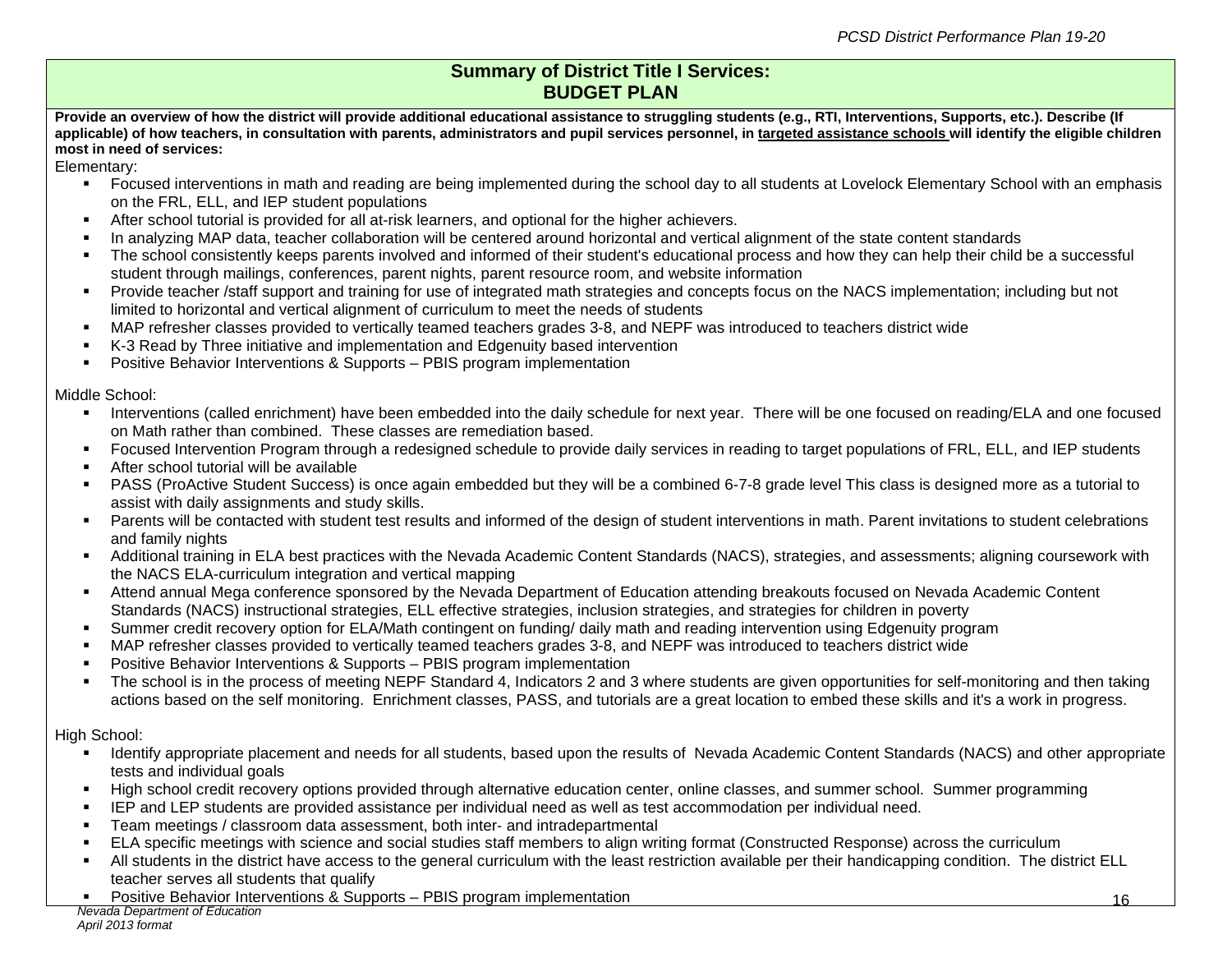#### **Provide a general description of services to be provided to PK-12 students in each Title I served school:**

At elementary school level, parent conferences for all students are held at the end of the first nine weeks to help the parents understand their students' progress and data. These will be fun, interactive trainings on how to work with students to successfully engage them in educational activities at home. The district interpreter is asked to attend family nights for our Spanish-speaking parents, and all school forms and communications are sent in English and Spanish. Parents also have access to their students' grades from their home computer through the district's Student Information System with a link found on the district website. Three family nights are hosted that will provide parents with strategies to help their students succeed in school. Student intervention programs will extend beyond the school day with after school tutorial, targeting functionally at-risk learners in reading especially our ELL, IEP and FRL students. Extended school year summer-time instruction is provided to targeting functionally at-risk learners in reading especially our ELL, IEP and FRL students. Teacher and staff support and training will be provided for use of integrated ELA and math strategies and concepts focusing on the NACS implementation; including but not limited to horizontal and vertical alignment and mapping of curriculum to meet the needs of students.

At middle school level, training in math, based on the NACS will be provided to math instructors. A focused intervention program will be implemented through a redesigned schedule to provide daily services in math and ELA to target populations of FRL, ELL, and IEP students. Increased technology in math class and math intervention will target populations of FRL, ELL, and IEP students. Teachers will receive training in use of technology in the math class. Pershing County Middle School will hold parent conferences at the end of the 1st and 3rd quarters, along with parent informational nights. Parent visitors are welcome in class at any time. When possible, the district interpreter (based at the elementary school) is asked to attend family nights for our Spanish-speaking parents, and all school forms and communications are sent in Spanish and English. Parents also have access to their students' grades from their home computer through the district's Student Information System with a link found on the district website, and class assignments for grades 6-8 are posted to the middle school website. After school tutorial will be available. Two Parent University evenings are planned for parents that will include data discussions with the SST & Assistant in the fall and student led conferences in the spring. Parents will be kept informed of school celebrations and family nights through multiple methods: direct mailing, phone calls, notes sent with students, Remind 101 text notifications, Facebook, and website.

Imlay Elementary School holds parent conferences for all student at the end of the first nine weeks to help the parents understand their students progress and data. We have 3 parent nights throughout the school year that have information on how to work with your student as well as fun activities for the families to share. These will be fun, interactive trainings on how to work with their students to successfully engage them in educational activities at home. Parents also have access to their students' grades from their home computer through their Student Information Login password. We will aslo be hosting three family nights that will provide our parents with strategies to help their students succeed in school. Teachers are highly involved in the assessment process from the organizing of assessments to the interpretation of results and in planning to address identified areas of weakness.With a very small population of students in grades K-5 at Imlay Elementary, the teacher and full time aide provide small group and individualized instruction.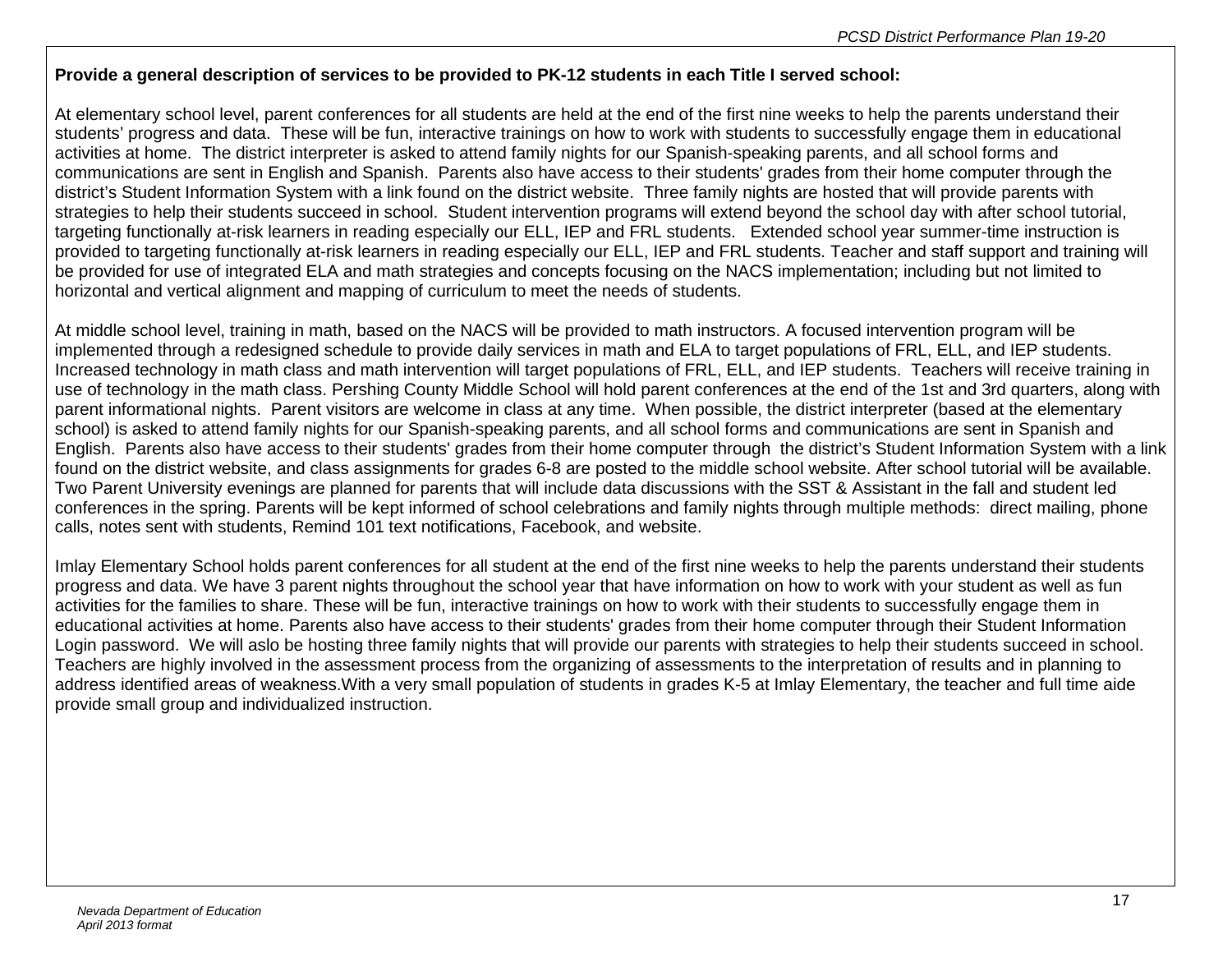| Other Required Elements: All Title I districts MUST complete items 1 – 9.                    |                                                                                                                 |                                                                                                                                                                                                                                                                                                                                                                                                                                                                                                                                                                                                                                                                                                                                                                                                                                                                                                                                                                                                                                                                                                                                                                                                                        |  |  |
|----------------------------------------------------------------------------------------------|-----------------------------------------------------------------------------------------------------------------|------------------------------------------------------------------------------------------------------------------------------------------------------------------------------------------------------------------------------------------------------------------------------------------------------------------------------------------------------------------------------------------------------------------------------------------------------------------------------------------------------------------------------------------------------------------------------------------------------------------------------------------------------------------------------------------------------------------------------------------------------------------------------------------------------------------------------------------------------------------------------------------------------------------------------------------------------------------------------------------------------------------------------------------------------------------------------------------------------------------------------------------------------------------------------------------------------------------------|--|--|
| <b>Title I District Requirements:</b>                                                        | <b>Identify location or page</b><br>within the District Plan<br>where this item is<br>addressed, if applicable: | If requirement is not embedded or fully addressed within the district plan, identify<br>the policies, practices and/or strategies the district employs to implement the<br><b>Title I requirements.</b>                                                                                                                                                                                                                                                                                                                                                                                                                                                                                                                                                                                                                                                                                                                                                                                                                                                                                                                                                                                                                |  |  |
| 1. Effective parental involvement and<br>support                                             | N/A                                                                                                             | Teachers will keep students informed of their progress. Parents will be provided with<br>student district and state assessment results. Information about district activities,<br>school announcements, and student grades and attendance is available through the<br>district and schools' websites in addition to the student information system. Periodic<br>surveys are sent to parents in an effort to determine where improvement is needed<br>within the schools and the district. High school, middle school, and elementary school<br>ceremonies are organized and held throughout the year to recognize and celebrate<br>student achievement in academic, athletic, and extra-curricular activities and<br>participation. Quarterly honor roll and perfect attendance lists from all schools are<br>published in the local newspaper along with articles featuring leadership events,<br>classroom happenings, featured field trips and sports highlights, among others. Family<br>involvement and community support is recognized as the foundation for student<br>success in all district sponsored academic and extra-curricular programs. Cell phone<br>text alerts available from district and schools. |  |  |
| 2. District-wide coordination of<br>professional development with<br>programs under Title II | N/A                                                                                                             | The district supports professional development activities that promote excellence in<br>teaching by sending teachers and administrators to conferences that enhance teaching<br>methods and improve learning opportunities and instructional interventions for students<br>in math, special education, reading, science, literacy, and social studies. Continuing<br>and professional development opportunities are available to staff through Nevada<br>Department of Education (NDE) in-service credit facilitated by NNRPDP workshops.<br>Coursework is accessible through Southern Utah University, Fresno Pacific College,<br>Truckee Meadows Community College, Western Nevada College, University of<br>Nevada Reno, University of Phoenix online programs, Grand Canyon University online<br>programs, Morrison University, Sierra College, Great Basin College, and Western<br>Governors University online programs, among others. Some classes can be taken<br>locally in Lovelock, but most must be attended in Fallon, Reno, Fernley, Elko,<br>Winnemucca, and Incline, or via satellite and/or online delivery format.                                                                                    |  |  |